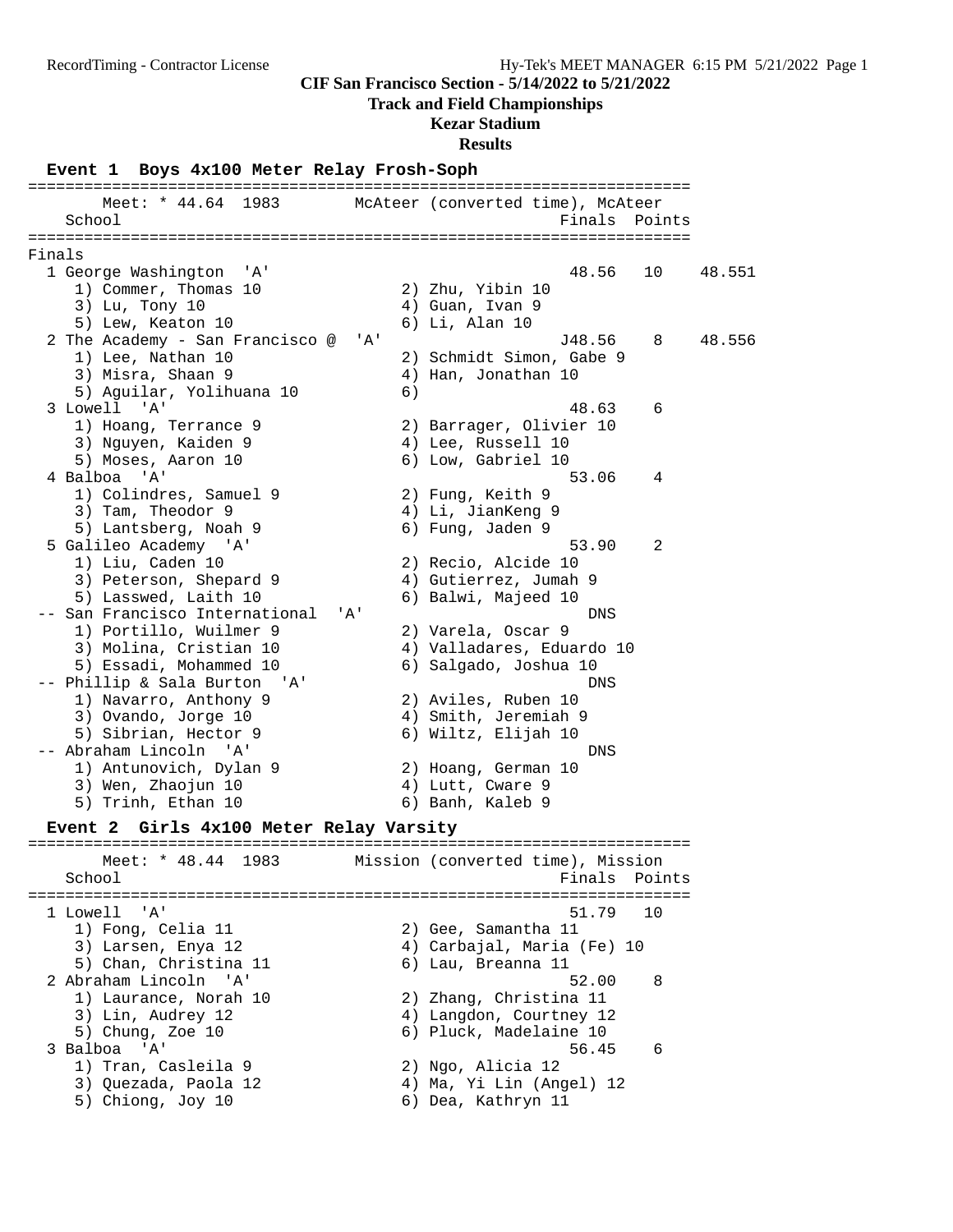### **Track and Field Championships**

# **Kezar Stadium**

#### **Results**

#### **....Event 2 Girls 4x100 Meter Relay Varsity**

| 4 Galileo Academy 'A'    | 58.25                   | $\overline{4}$ |
|--------------------------|-------------------------|----------------|
| 1) Speech, Makayla 11    | 2) Huang, Shulin 12     |                |
| 3) Yu, Anna 11           | 4) Lim, Julia 11        |                |
| 5) Telfor, Mikayla 11    | 6) Vi, Stephanie 12     |                |
| -- George Washington 'A' | DO.                     | Zone 2         |
| 1) He, Rachel 11         | 2) Keeling, Emi 12      |                |
| 3) Odenyi, Praise 10     | 4) Bolds, Victoria 11   |                |
| 5) Fung, Michelle 11     | 6) O'Keeffe, Kennedy 12 |                |

#### **Event 3 Boys 4x100 Meter Relay Varsity**

======================================================================= Meet: \* 41.90 1995 McAteer, McAteer School **Finals Points** Points Points Points Points Points Points Points Points Points Points Points Points Points Points Points Points Points Points Points Points Points Points Points Points Points Points Points Points Poi ======================================================================= 1 Abraham Lincoln 'A' 43.90 10 1) Myint, Zayar 12 2) Mak, Ashton 11 3) Kwong, Jayden 12 (4) Ignacio, Keean 12 5) Villegas, Syd 9 6) Newman, Jamelle 10 2 Mission 'A' 44.02 8 1) Oliver, Terrill 12 2) Webb, Marc 12 3) Mandigo, Omari 12 4) Rackley, Omar 12 5) Cain, Omarion 12 6) 3 Lowell 'A' 44.10 6 1) Louie, Noah 11 2) Kwok, Hayden 12 3) Wong, Blake 10 4) Lawrence, Samuel 12 5) Kimotsuki, Matthew 12 (6) Lee, Ryan H. 11 4 George Washington 'A' 44.15 4 1) Razzak, Ayan 11 2) Lei, Quicong (Bill) 11 3) Valdez, Yuliyan 11 1 4) Gurung, Dhiraj 11 5) Cheng, Zhicong 11 6) Taylor, Jaylen 12 5 Galileo Academy 'A' 46.48 2 1) Lin, Leo 11 2) Zhang, Philip 11 3) Ma, Tony 11 4) Thompson, Jarvis 11 5) Yuen, Ching 11 6) Santos, Liam 11 -- Phillip & Sala Burton 'A' DQ Passed out of Zone 1) Hansen, Bryce 11 2) McCullough, Amariyeh 12 3) Wiltz, Jabari 12 (4) Rucker, Cedric 12 5) Talatoa, Jahziah 12 6) Ng, Aaron 11 -- Balboa 'A' DQ Passed out of Zone 1) Lo, Lawrence 11 2) Yee, Kamaron 12 3) Cook, Kayleb 11 (4) Degroat, Noah 11 5) Salyphanh, Lauren 11  $\qquad \qquad$  6) Mak, Wilson 11

#### **Event 4 Boys 1600 Meter Run Frosh-Soph**

======================================================================= Meet: \* 4:33.64 5/31/2014 Luis Aragon, Lowell Name The Year School Team Points Points ======================================================================= 1 Witt, Graham 10 Lowell 4:54.81 10 2 Simons, Parker 9 George Washington 4:55.43 8 3 Schnell Heringer, Angelo 9 Phillip & Sa 4:56.39 6 4 Pierce, Henry 10 Lowell 4:59.67 4 5 Vuong, Kenneth 10 George Washington 5:02.31 2 6 Carvajal-Lomeli, Elian 10 Lowell 5:03.68 1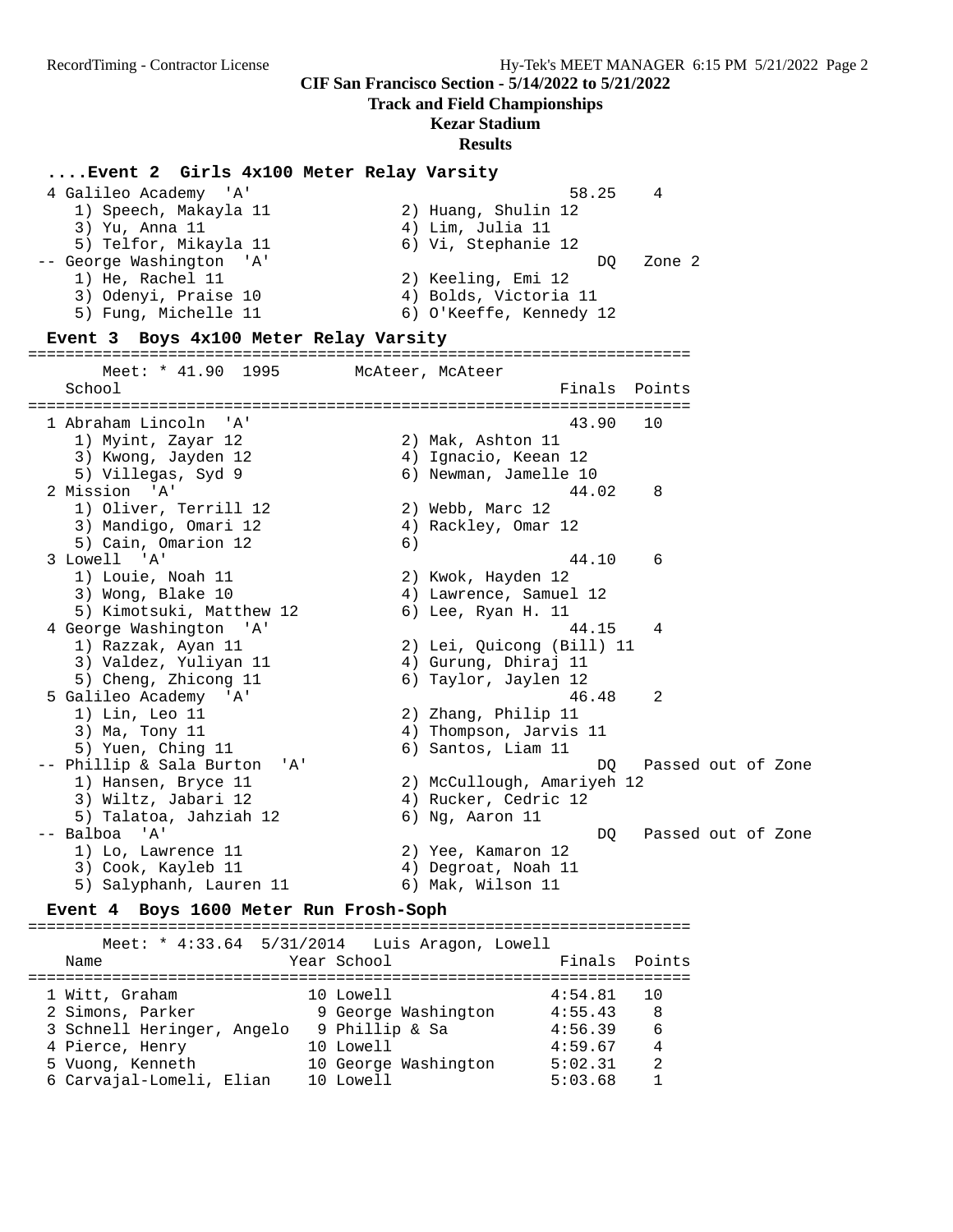# **Track and Field Championships**

### **Kezar Stadium**

#### **Results**

# **....Event 4 Boys 1600 Meter Run Frosh-Soph**

| 7 Mentzel, Asa     | 10 Lowell           | 5:04.33    |
|--------------------|---------------------|------------|
| 8 Gingrich, Marcel | 10 Galileo Academy  | 5:07.27    |
| 9 Imam, Ayman      | 9 George Washington | 5:12.93    |
| 10 Guan, Nicholas  | 10 Phillip & Sa     | 5:25.77    |
| 11 Kwong, Nicholas | 9 Galileo Academy   | 5:35.22    |
| -- Debroux, Milo   | 10 Abraham Lincoln  | <b>DNS</b> |

#### **Event 5 Girls 1600 Meter Run Varsity**

=======================================================================

| Meet: * 4:56.02 1997 | Jennifer Akana, Lowell |               |                |
|----------------------|------------------------|---------------|----------------|
| Name                 | Year School            | Finals Points |                |
|                      |                        |               |                |
| 1 Holman, Jacqueline | 11 Lowell              | 5:16.38       | 10             |
| 2 Satovsky, Jenna    | 12 Lowell              | 5:24.23       | 8              |
| 3 Jackson, Katja     | 12 Lowell              | 5:33.32       | - 6            |
| 4 McTrang, Lois      | 10 Lowell              | 5:37.74       | $\overline{4}$ |
| 5 Swazo-Caton, Wren  | 11 George Washington   | 5:57.91       | 2              |
| 6 Chietti, Laila     | 9 Abraham Lincoln      | 5:58.67       | $\mathbf{1}$   |
| 7 Wehrheim, Freya    | 12 Galileo Academy     | 6:21.91       |                |
| 8 Lee, Ashley        | 12 Balboa              | 7:03.68       |                |
| -- Tse, Fornia       | 11 Phillip & Sa        | DNS           |                |
| -- Deng, Janice      | 10 Balboa              | <b>DNS</b>    |                |
|                      |                        |               |                |

# **Event 6 Boys 1600 Meter Run Varsity**

=======================================================================

| Meet: * 4:15.13 2000    | Jin Daikoku, Lowell  |               |                |
|-------------------------|----------------------|---------------|----------------|
| Name                    | Year School          | Finals Points |                |
|                         |                      |               |                |
| 1 Witt, Oliver          | 12 Lowell            | 4:34.69       | 10             |
| 2 Lester, Benjamin      | 12 Lowell            | 4:41.11       | - 8            |
| 3 Waldman, Jonah        | 12 Lowell            | 4:49.01       | 6              |
| 4 Caniqula, Paolo       | 12 Lowell            | 4:52.00       | $\overline{4}$ |
| 5 Dang, Jeffrey         | 12 Galileo Academy   | 4:59.52       | 2              |
| 6 Aizawa, Shogo         | 11 Abraham Lincoln   | 5:21.95       | 1              |
| 7 Nystrom Rice, Isaac   | 11 The Academy       | 5:23.18       |                |
| 8 Nguyen, Clinton       | 12 Phillip & Sa      | 5:26.98       |                |
| 9 Kawaguchi, Kristopher | 12 George Washington | 5:27.10       |                |
| 10 Yan, Brandon         | 11 Phillip & Sa      | 5:37.24       |                |
| 11 Wang, Wei Hao        | 11 Balboa            | 6:11.72       |                |
| -- Sirivallop, Ben      | 11 George Washington | DNS           |                |

#### **Event 7 Boys 110 Meter Hurdles 36" Int. Frosh-Soph**

============================================================================

| Name                | Meet: $* 16.22 5/26/2012$ Ibrahima Mobley, Lincoln<br>Year School |       | Finals Wind Points  |  |
|---------------------|-------------------------------------------------------------------|-------|---------------------|--|
| 1 Cheung, Anthony   | 9 Abraham Lincoln                                                 | 19.21 | 1.9<br>10           |  |
| 2 Chung, William    | 9 Lowell                                                          | 19.98 | 1.9<br>8            |  |
| 3 Carter, Teo       | 10 Abraham Lincoln                                                | 20.00 | 6<br>1.9            |  |
| 4 Paringkoan, Davyn | 10 Lowell                                                         | 20.02 | 1.9<br>4            |  |
| 5 Woodlee, Craven   | 9 Abraham Lincoln                                                 | 20.13 | 2<br>1.9            |  |
| 6 Saje, Jake        | 9 Lowell                                                          | 20.31 | 1.9<br>$\mathbf{1}$ |  |
| 7 Tan, Ryan         | 10 Abraham Lincoln                                                | 20.76 | 1.9                 |  |
| 8 Lau, Alvin        | 10 Lowell                                                         | 20.77 | 1.9                 |  |
|                     |                                                                   |       |                     |  |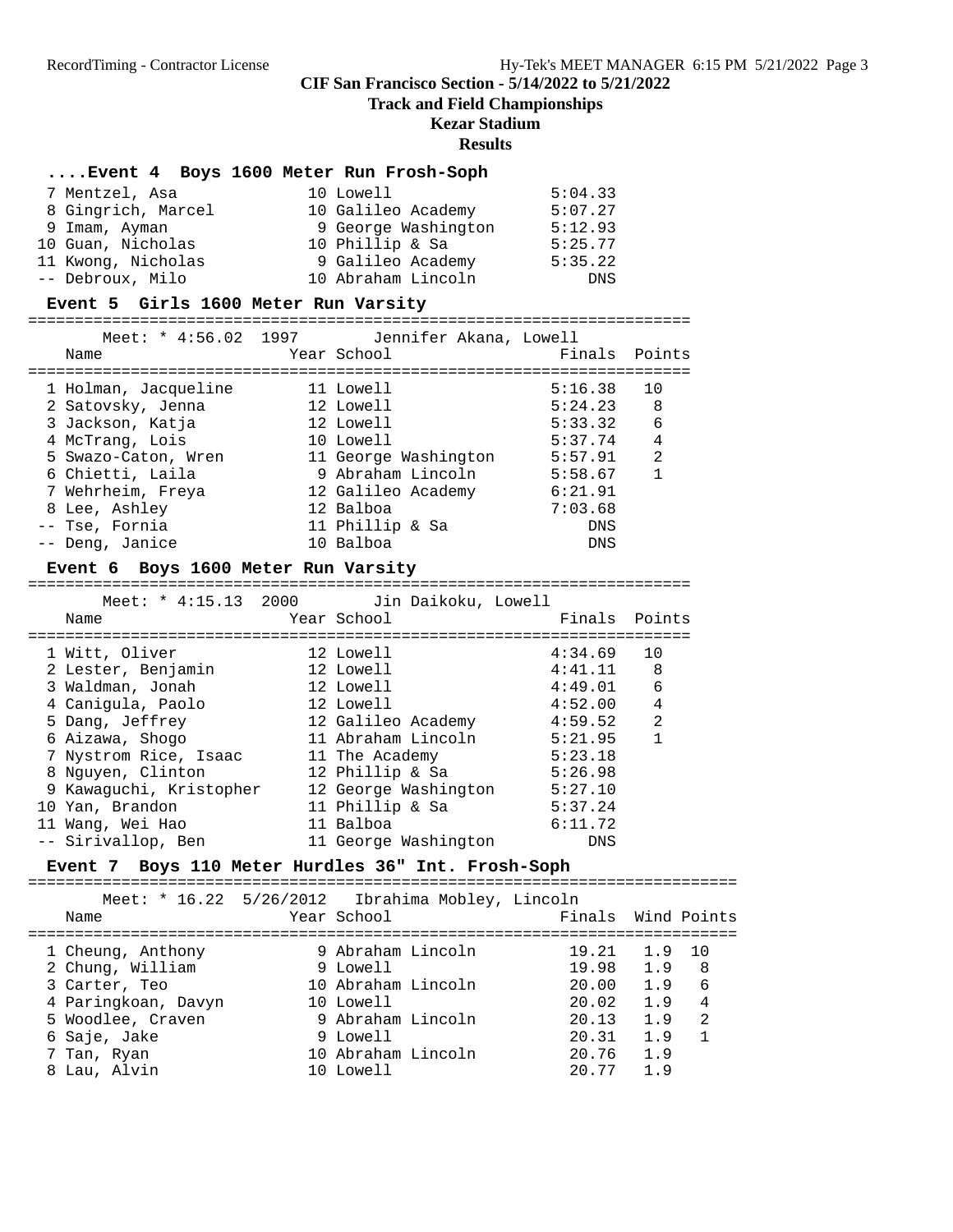# **Track and Field Championships**

# **Kezar Stadium**

# **Results**

# **Event 8 Boys 110 Meter Hurdles 39" High Varsity**

| 1973<br>Meet: * 14.24<br>Meet: 14.24 1979<br>Name                                                                                       | Mike Kirtman (converted time), Wilson<br>Brennan Redd (converted time), Wilson<br>Year School                       |                                                              | Finals Wind Points                                                |
|-----------------------------------------------------------------------------------------------------------------------------------------|---------------------------------------------------------------------------------------------------------------------|--------------------------------------------------------------|-------------------------------------------------------------------|
| 1 Contreras, Xander<br>2 Kimotsuki, Matthew<br>3 Brown, Harrison<br>4 Simmons Ayala, Kyler<br>5 Cabrera, Joseph<br>6 Bodden-Howard, Max | 12 Abraham Lincoln<br>12 Lowell<br>10 Abraham Lincoln<br>12 George Washington<br>12 Abraham Lincoln<br>11 Lowell    | 15.63<br>$17.40$ 1.5<br>17.61 1.5<br>18.67<br>19.79<br>19.88 | 1.5<br>10<br>- 8<br>6<br>4<br>1.5<br>$\mathfrak{D}$<br>1.5<br>1.5 |
| 7 Davis, Hezekiah<br>8 Javed, Saeed<br>9 Deloatch, Zion                                                                                 | 11 Abraham Lincoln<br>11 Galileo Academy<br>12 George Washington<br>Event 9 Girls 100 Meter Hurdles 33" Low Varsity | 20.02<br>20.08<br>22.15                                      | 1.5<br>1.5<br>1.5                                                 |

============================================================================

| Meet: $* 14.56 2002$<br>Name | Roshena Duree, Burton<br>Year School | Finals Wind Points |     |    |
|------------------------------|--------------------------------------|--------------------|-----|----|
|                              |                                      |                    |     |    |
| 1 Lin, Audrey                | 12 Abraham Lincoln                   | 16.82              | 2.0 | 10 |
| 2 Bolds, Victoria            | 11 George Washington                 | 16.84              | 2.0 | 8  |
| 3 Grant, Malia               | 9 Abraham Lincoln                    | 17.84              | 2.0 | 6  |
| 4 Pluck, Madelaine           | 10 Abraham Lincoln                   | 18.94              | 2.0 | 4  |
| 5 Fong, Celia                | 11 Lowell                            | 19.06              | 2.0 | 2  |
| 6 Marshall, Natalia          | 11 Mission                           | 19.94              | 2.0 |    |
| 7 Enriquez, Caitlin (Deni)   | 9 Lowell                             | 20.90              | 2.0 |    |
| 8 Gabriel, Aleyna            | 10 Lowell                            | 21.25              | 2.0 |    |
| 9 Jeday, Amelie              | 10 Abraham Lincoln                   | 22.75              | 2.0 |    |
| -- Kotake, Kate              | 10 Lowell                            | <b>SCR</b>         |     |    |
|                              |                                      |                    |     |    |

# **Event 10 Boys 400 Meter Dash Frosh-Soph**

| Meet: * 51.71<br>Meet: 51.14 1980<br>Name | 1990 | Sophorn Rasmeay, Galileo<br>Year School | Angelo McNeil (converted time/dist),<br>Finals Points |                                  |
|-------------------------------------------|------|-----------------------------------------|-------------------------------------------------------|----------------------------------|
| 1 Hazelton, Cade<br>2 Sledge, Keilen      |      | 10 Lowell<br>9 Phillip & Sa             | 56.00<br>56.22                                        | 10<br>-8                         |
| 3 Wen, Zhaojun                            |      | 10 Abraham Lincoln                      | 57.05                                                 | 6                                |
| 4 Nguyen, Kaiden<br>5 Lutt, Cware         |      | 9 Lowell<br>9 Abraham Lincoln           | 57.29<br>58.00                                        | $\overline{4}$<br>$\mathfrak{D}$ |
| 6 Low, Gabriel                            |      | 10 Lowell                               | 58.81                                                 |                                  |
| 7 Jou, Alex<br>8 Curiel-Miranda, Kyle     |      | 9 Abraham Lincoln<br>10 Abraham Lincoln | 59.77<br>1:00.11                                      |                                  |
| 9 Li, JianKeng                            |      | 9 Balboa                                | 1:00.41                                               |                                  |

# **Event 11 Girls 400 Meter Dash Varsity**

| Meet: $* 55.63 2004$  |             | Chauncey David-Jacobs, Burton |    |
|-----------------------|-------------|-------------------------------|----|
| Name                  | Year School | Finals Points                 |    |
| 1 Holman, Jacqueline  | 11 Lowell   | $1:01.63$ 10                  |    |
| 2 Gee, Samantha       | 11 Lowell   | 1:03.45                       | -8 |
| 3 Knight-Weiss, Sarah | 10 Lowell   | 1:03.51                       | -6 |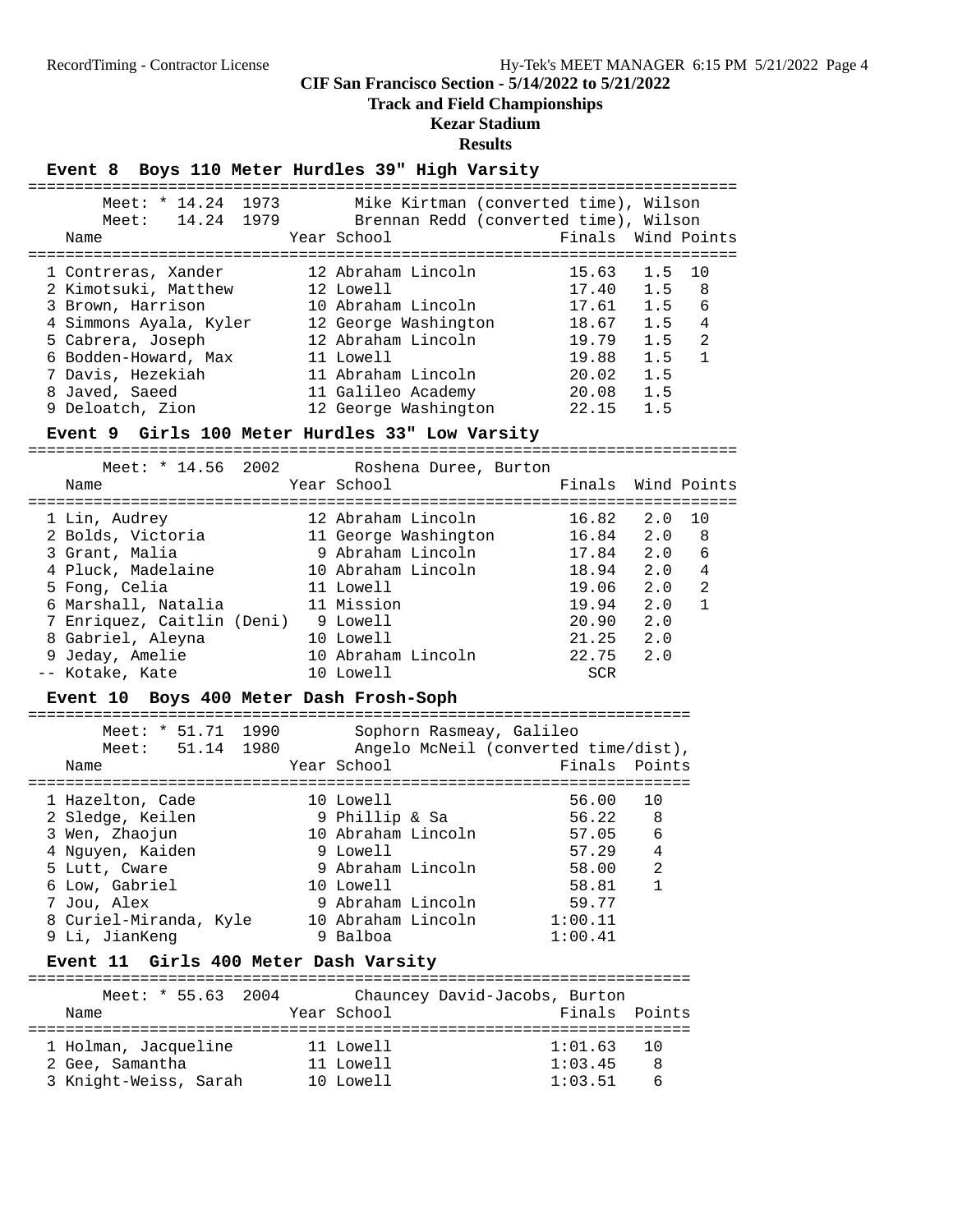**Track and Field Championships**

# **Kezar Stadium**

#### **Results**

# **....Event 11 Girls 400 Meter Dash Varsity**

| 4 Lau, Breanna      |  | 11 Lowell            | 1:03.52 | 4            |
|---------------------|--|----------------------|---------|--------------|
| 5 Nguyen, Alisen    |  | 10 Abraham Lincoln   | 1:05.83 | -2           |
| 6 Zhang, Christina  |  | 11 Abraham Lincoln   | 1:06.31 | $\mathbf{1}$ |
| 7 Odenyi, Praise    |  | 10 George Washington | 1:06.69 |              |
| 8 Jimenez, Francela |  | 11 Abraham Lincoln   | 1:09.30 |              |
| 9 Chung, Zoe        |  | 10 Abraham Lincoln   | 1:11.48 |              |

#### **Event 12 Boys 400 Meter Dash Varsity**

=======================================================================

| Meet: * 47.84 1995 |                    | Felton Charles, McAteer |       |                |
|--------------------|--------------------|-------------------------|-------|----------------|
| Name               | Year School        |                         |       | Finals Points  |
|                    |                    |                         |       |                |
| 1 Webb, Marc       | 12 Mission         |                         | 50.74 | 10             |
| 2 Lawrence, Samuel | 12 Lowell          |                         | 51.36 | - 8            |
| 3 Wong, Blake      | 10 Lowell          |                         | 51.78 | - 6            |
| 4 Kwong, Jayden    | 12 Abraham Lincoln |                         | 51.79 | $\overline{4}$ |
| 5 Mandigo, Omari   | 12 Mission         |                         | 52.28 | 2              |
| 6 Louie, Noah      | 11 Lowell          |                         | 52.78 | $\mathbf{1}$   |
| 7 Phipps, Moss     | 11 Balboa          |                         | 54.07 |                |
| 8 Lo, Lawrence     | 11 Balboa          |                         | 55.08 |                |
| -- Chuop, Max      | 11 Abraham Lincoln |                         | DNS   |                |
|                    |                    |                         |       |                |

# **Event 13 Boys 100 Meter Dash Frosh-Soph**

| Meet: $* 10.94$<br>10.94<br>Meet: | 1985<br>1999 | Tom Cagle (converted time), Lincoln<br>Daryl Terrell (converted time), McAteer |            |                       |
|-----------------------------------|--------------|--------------------------------------------------------------------------------|------------|-----------------------|
| Name                              |              | Year School                                                                    |            | Finals Wind Points    |
|                                   |              |                                                                                |            |                       |
| 1 Han, Jonathan                   |              | 10 The Academy                                                                 | 11.57      | 2.5<br>10             |
| 2 Zhu, Yibin                      |              | 10 George Washington                                                           | 11.67      | 2.5<br>8              |
| 3 Lee, Russell                    |              | 10 Lowell                                                                      | 12.20      | 6<br>2.5              |
| 4 Guan, Ivan                      |              | 9 George Washington                                                            | 12.21      | 4<br>2.5              |
| 5 Barrager, Olivier               |              | 10 Lowell                                                                      | 12.29      | $\mathfrak{D}$<br>2.5 |
| 6 Lee, Nathan                     |              | 10 The Academy                                                                 | 12.36      | 2.5                   |
| 7 Hamlin, Myles                   |              | 9 Abraham Lincoln                                                              | 12.48      | 2.5                   |
| 8 Wen, Zhaojun                    |              | 10 Abraham Lincoln                                                             | 12.69      | 2.5                   |
| -- Lu, Tony                       |              | 10 George Washington                                                           | <b>DNS</b> | 2.5                   |

#### **Event 14 Girls 100 Meter Dash Varsity**

| Name              | Meet: * 11.85 5/31/2003 Deanna Goodwin, Intl. Studies Academy<br>Year School | Finals Wind Points |        |   |
|-------------------|------------------------------------------------------------------------------|--------------------|--------|---|
| 1 Sampson, Maliah | 9 John O'Connell                                                             | 12.59              | 1.4 10 |   |
| 2 He, Rachel      | 11 George Washington                                                         | 13.25              | 1.4    | 8 |
| 3 Keeling, Emi    | 12 George Washington                                                         | 13.34              | 1.4    | 6 |
| 4 Speech, Makayla | 11 Galileo Academy                                                           | 13.42              | 1.4    | 4 |
| 5 Laurance, Norah | 10 Abraham Lincoln                                                           | 13.46              | 1.4    | 2 |
| 6 Grant, Malia    | 9 Abraham Lincoln                                                            | 13.65              | 1.4    |   |
| 7 Wyatt, Heaven   | 11 Abraham Lincoln                                                           | 13.70              | 1.4    |   |
| 8 Gong, Stephanie | 11 Mission                                                                   | 13.76              | 1.4    |   |
| 9 Larsen, Enya    | 12 Lowell                                                                    | 13.93              | 1.4    |   |
|                   |                                                                              |                    |        |   |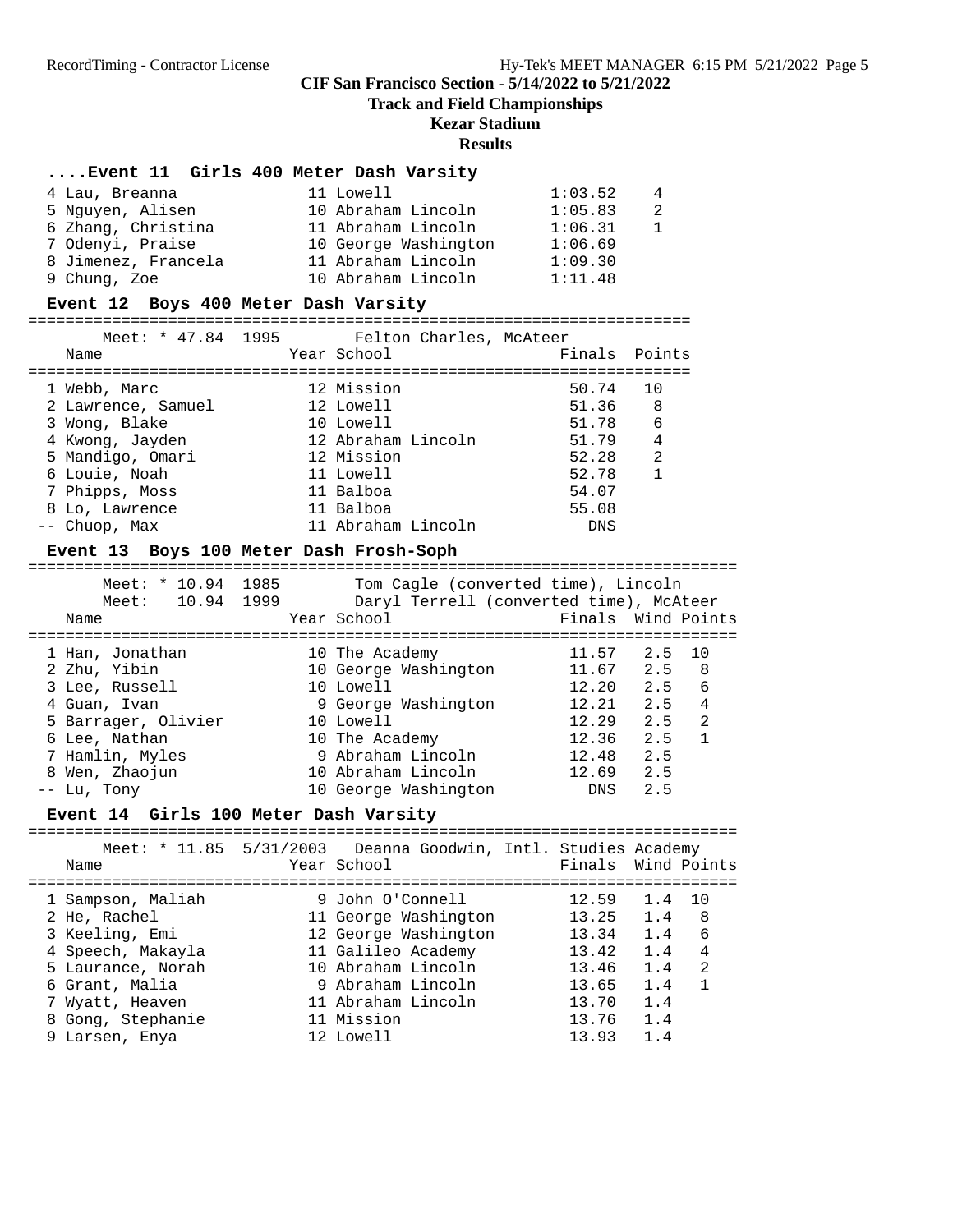### **Track and Field Championships**

### **Kezar Stadium**

| Event 15 Boys 100 Meter Dash Varsity<br>=====================================                                                                                                                                                                                                                                                  |                                                                                                                                                                                                                  | -------------------------------------                                                                                                                                                                 |                                                 |
|--------------------------------------------------------------------------------------------------------------------------------------------------------------------------------------------------------------------------------------------------------------------------------------------------------------------------------|------------------------------------------------------------------------------------------------------------------------------------------------------------------------------------------------------------------|-------------------------------------------------------------------------------------------------------------------------------------------------------------------------------------------------------|-------------------------------------------------|
| Meet: * 10.64 1982<br>Meet: 10.64 1993<br>10.64 1985<br>Meet:<br>Meet: 10.44 1976<br>Name                                                                                                                                                                                                                                      | Year School                                                                                                                                                                                                      | Angelo McNeil (converted time), Galileo<br>Rashan Sanders (converted time), Lincoln<br>Andre Alexander (converted time), Balboa<br>Tequil Willis (converted time/dist), Miss<br>Finals<br>Wind Points |                                                 |
| 1 Myint, Zayar<br>2 Kwok, Hayden<br>3 Rackley, Omar<br>4 Lei, Quicong (Bill)<br>5 Valdez - Yuliyan<br>6 Ignacio, Keean<br>7 Gurung, Dhiraj<br>8 Razzak, Ayan<br>9 Oliver, Terrill<br>Event 16 Boys 800 Meter Run Frosh-Soph                                                                                                    | 12 Abraham Lincoln<br>12 Lowell<br>12 Mission<br>11 George Washington<br>11 George Washington<br>12 Abraham Lincoln<br>11 George Washington<br>11 George Washington<br>12 Mission                                | =====================================<br>0.7<br>11.03<br>0.7<br>11.19<br>0.7<br>11.20<br>11.49<br>0.7<br>0.7<br>11.51<br>11.55<br>0.7<br>0.7<br>11.55<br>0.7<br>11.57<br>11.63<br>0.7                 | 10<br>8<br>6<br>4<br>2<br>1<br>11.548<br>11.550 |
| Meet: * 2:01.94 1986<br>Meet:<br>Name                                                                                                                                                                                                                                                                                          | C. Verse (converted time), Galileo<br>2:01.74 1976 Fletcher Sanford (converted time/d<br>Year School                                                                                                             | Finals Points                                                                                                                                                                                         |                                                 |
| 1 Huang, Jaden<br>2 Vazquez, Jackson<br>3 Mirza, Faaris<br>4 Vuong, Kenneth<br>5 Mentzel, Asa<br>6 Simons, Parker<br>7 Schnell Heringer, Angelo 9 Phillip & Sa<br>8 Blackwell, Liam<br>9 Imam, Ayman<br>-- Carvajal-Lomeli, Elian 10 Lowell<br>-- Gingrich, Marcel<br>-- Debroux, Milo<br>Event 17 Girls 800 Meter Run Varsity | 9 Lowell<br>10 Galileo Academy<br>10 Lowell<br>10 George Washington<br>10 Lowell<br>9 George Washington<br>10 The Academy<br>9 George Washington 2:29.14<br>10 Galileo Academy<br>10 Abraham Lincoln             | 2:07.71<br>10<br>2:09.19<br>8<br>2:12.93<br>6<br>$\overline{4}$<br>2:15.86<br>$\overline{2}$<br>2:16.64<br>$\mathbf{1}$<br>2:17.57<br>2:17.75<br>2:23.48<br>DQ<br>DNS<br>DNS                          | Went off course                                 |
| Meet: * $2:14.95$ 5/23/2015<br>Name                                                                                                                                                                                                                                                                                            | Sierra Brill, Lowell<br>Year School                                                                                                                                                                              | Finals Points                                                                                                                                                                                         |                                                 |
| 1 Jackson, Katja<br>2 Holman, Jacqueline<br>3 Satovsky, Jenna<br>4 Kimotsuki, Noelle<br>5 McTrang, Lois<br>6 Nguyen, Alisen<br>7 Swazo-Caton, Wren<br>8 Galvez, Nazareth<br>9 Wehrheim, Freya<br>10 Lee, Ashley<br>-- Deng, Janice<br>-- Alexander, Xara                                                                       | 12 Lowell<br>11 Lowell<br>12 Lowell<br>10 Galileo Academy<br>10 Lowell<br>10 Abraham Lincoln<br>11 George Washington<br>12 Galileo Academy<br>12 Galileo Academy<br>12 Balboa<br>10 Balboa<br>12 Abraham Lincoln | =======================<br>2:24.11<br>10<br>8<br>2:24.34<br>6<br>2:25.57<br>4<br>2:27.80<br>2<br>2:38.00<br>$\mathbf{1}$<br>2:38.60<br>2:44.30<br>2:51.72<br>2:58.13<br>3:01.02<br>DNS<br>DNS         |                                                 |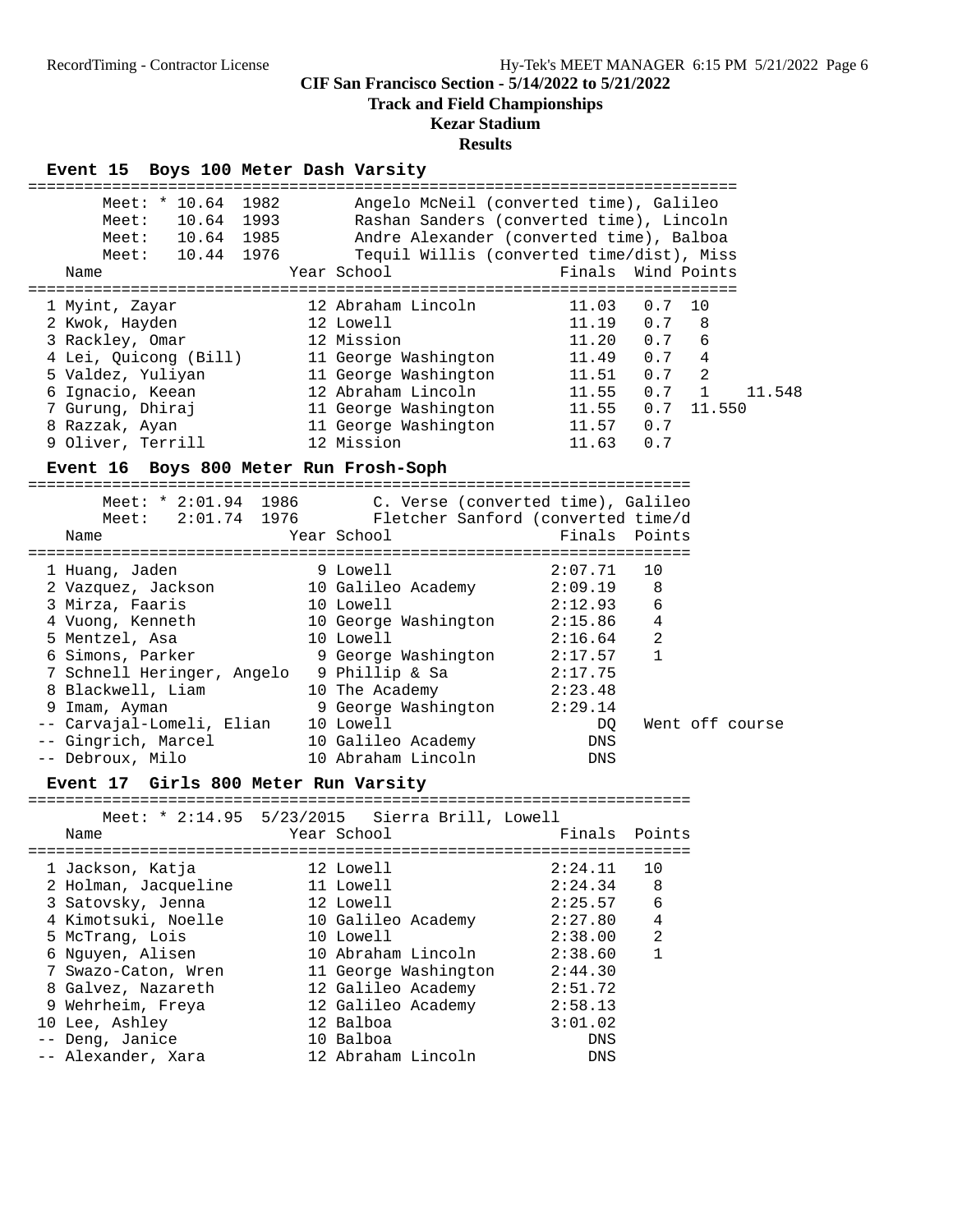# **Track and Field Championships**

# **Kezar Stadium**

#### **Results**

#### **Event 18 Boys 800 Meter Run Varsity**

| Meet: $* 1:56.44$<br>$1:55.34$ 1968<br>Meet:<br>Name | 1991 | Dustin Rawls (converted time), Lin<br>Geoffrey Henderson (convert. time/<br>Year School | Finals Points |                |
|------------------------------------------------------|------|-----------------------------------------------------------------------------------------|---------------|----------------|
| 1 Witt, Oliver                                       |      | 12 Lowell                                                                               | 1:58.45       | 10             |
| 2 Lester, Benjamin                                   |      | 12 Lowell                                                                               | 2:00.23       | -8             |
| 3 Bartalos, Bruno                                    |      | 11 Lowell                                                                               | 2:07.35       | 6              |
| 4 Herring, Dylan                                     |      | 11 Lowell                                                                               | 2:07.54       | $\overline{4}$ |
| 5 Kawaquchi, Kristopher                              |      | 12 George Washington                                                                    | 2:25.32       | $\mathfrak{D}$ |
| 6 Aizawa, Shogo                                      |      | 11 Abraham Lincoln                                                                      | 2:25.92       | $\mathbf{1}$   |
| 7 Nguyen, Clinton                                    |      | 12 Phillip & Sa                                                                         | 2:27.06       |                |
| 8 Chung, Collin                                      |      | 12 Balboa                                                                               | 2:29.41       |                |
| 9 Yan, Brandon                                       |      | 11 Phillip & Sa                                                                         | 2:33.90       |                |
| 10 Phipps, Moss                                      |      | 11 Balboa                                                                               | 2:34.49       |                |
|                                                      |      |                                                                                         |               |                |

#### **Event 19 Girls 300 Meter Hurdles 30" Low Varsity**

=======================================================================

| Meet: $*$ 45.60 1990<br>Name | Tanya Lazar-Lee, McAteer<br>Year School | Finals Points |                |
|------------------------------|-----------------------------------------|---------------|----------------|
| 1 Lin, Audrey                | 12 Abraham Lincoln                      | 49.48         | 1 N            |
| 2 Bolds, Victoria            | 11 George Washington                    | 50.79         | - 8            |
| 3 Pluck, Madelaine           | 10 Abraham Lincoln                      | 52.75         | 6              |
| 4 Grant, Malia               | 9 Abraham Lincoln                       | 52.95         | $\overline{4}$ |
| 5 Kotake, Kate               | 10 Lowell                               | 57.32         | $\mathfrak{D}$ |
| 6 Enriquez, Caitlin (Deni)   | 9 Lowell                                | 57.61         | 1              |
| 7 Gabriel, Aleyna            | 10 Lowell                               | 1:02.68       |                |

#### **Event 20 Boys 300 Meter Hurdles 36" Int. Frosh-Soph**

======================================================================= Meet: \* 41.80 2001 John Lee, Lowell Name Year School Finals Points ======================================================================= 1 Saje, Jake 9 Lowell 48.08 10 2 Hoang, Terrance 3 and 9 Lowell 50.44 8 3 Woodlee, Craven 9 Abraham Lincoln 51.08 6 4 Chung, William 9 Lowell 51.51 4 5 Tan, Ryan 10 Abraham Lincoln 51.72 2 6 Lau, Alvin 10 Lowell 51.87 1 7 Cheung, Anthony 9 Abraham Lincoln 52.81

#### **Event 21 Boys 300 Meter Hurdles 36" Int. Varsity**

8 Carter, Teo 10 Abraham Lincoln 55.76

======================================================================= Meet: \* 38.18 5/31/2014 Kareem Dupree, Acad. of Art

| Name                   | MEEL. 30.10 3/31/2014 Naleell Duplee, ACau. Of Alt<br>Year School | Finals Points |                |
|------------------------|-------------------------------------------------------------------|---------------|----------------|
| 1 Brown, Harrison      | 10 Abraham Lincoln                                                | 42.94         | 10             |
| 2 Contreras, Xander    | 12 Abraham Lincoln                                                | 44.08         | 8              |
| 3 Kimotsuki, Matthew   | 12 Lowell                                                         | 44.48         | 6              |
| 4 Cabrera, Joseph      | 12 Abraham Lincoln                                                | 45.52         | $\overline{4}$ |
| 5 Bodden-Howard, Max   | 11 Lowell                                                         | 45.91         | 2              |
| 6 Simmons Ayala, Kyler | 12 George Washington                                              | 46.07         |                |
| 7 Sierra, Arjan        | 12 Balboa                                                         | 50.32         |                |
|                        |                                                                   |               |                |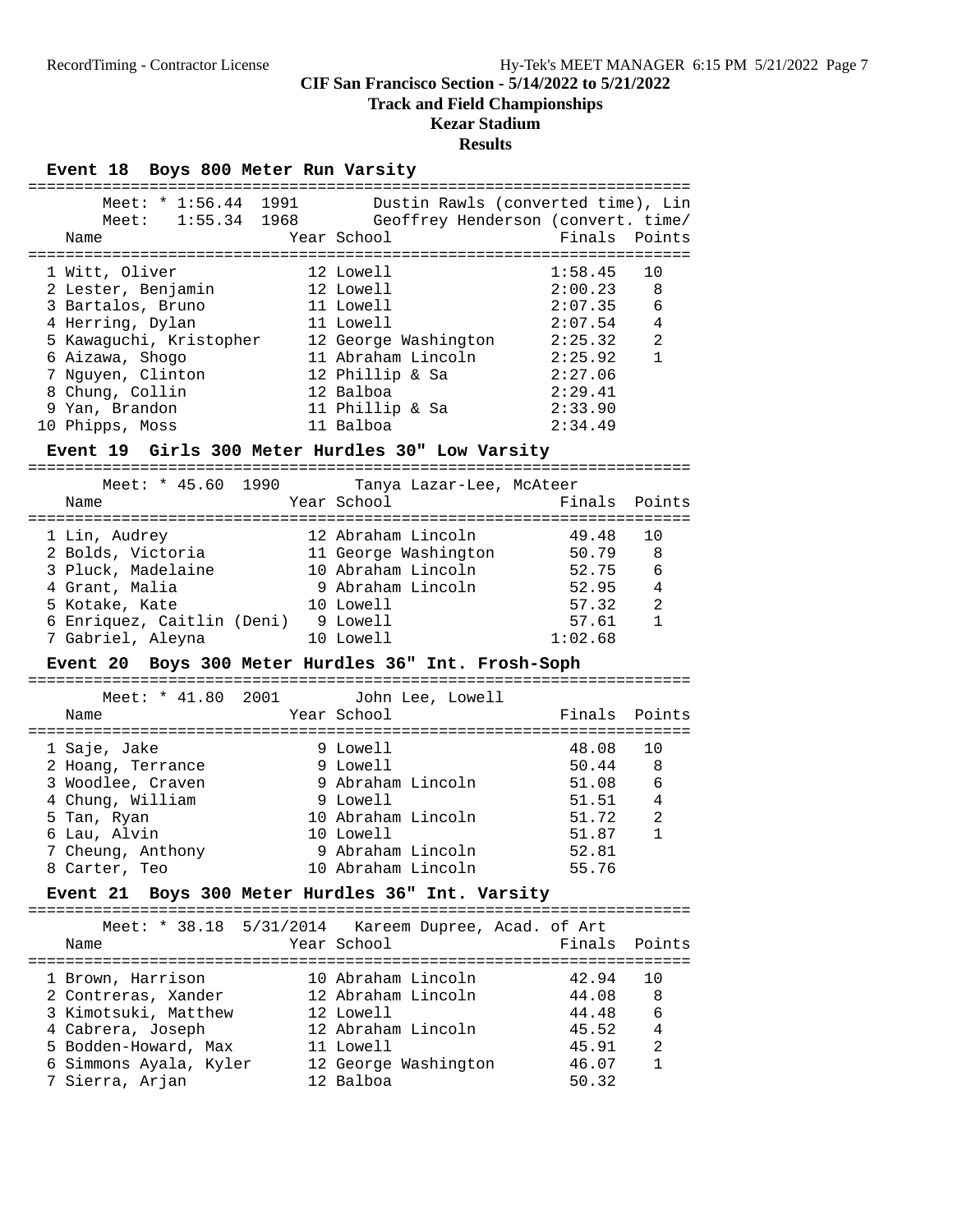**Track and Field Championships**

# **Kezar Stadium**

| Event 21 Boys 300 Meter Hurdles 36" Int. Varsity<br>8 Javed, Saeed<br>9 Li, Kevin<br>Event 22 Boys 200 Meter Dash Frosh-Soph                                                                                                         | 11 Galileo Academy<br>11 Balboa                                                                                                                                          | 54.11<br>55.90                                                               |                                                             |                                            |
|--------------------------------------------------------------------------------------------------------------------------------------------------------------------------------------------------------------------------------------|--------------------------------------------------------------------------------------------------------------------------------------------------------------------------|------------------------------------------------------------------------------|-------------------------------------------------------------|--------------------------------------------|
| Meet: * 22.34 2000<br>Meet: 22.34 1977 Elbert Harris (converted time/dist), Balb<br>Name                                                                                                                                             | Steven Tate (converted time), Lincoln<br>Year School                                                                                                                     | Finals                                                                       |                                                             | Wind Points                                |
| 1 Han, Jonathan<br>2 Hazelton, Cade 10 Lowell<br>3 Zhu, Yibin<br>4 Brancoveanu, Alexander 10 The Academy<br>5 Lutt, Cware<br>6 Lee, Russell<br>7 Guan, Ivan<br>8 Wen, Zhaojun<br>-- Schmidt Simon, Gabe 9 The Academy                | 10 The Academy<br>10 George Washington 24.47<br>10 The Academy 25.19<br>9 Abraham Lincoln 25.34<br>10 Lowell<br>9 George Washington<br>10 Abraham Lincoln                | 24.11<br>24.39<br>25.39<br>26.03<br>26.08<br>DNS                             | 1.0<br>1.0<br>1.0<br>1.0<br>1.0<br>1.0<br>1.0<br>1.0<br>1.0 | 10<br>8<br>6<br>4<br>2<br>$\mathbf{1}$     |
| Event 23 Girls 200 Meter Dash Varsity<br>Meet: * 24.40 5/31/2003 Deanna Goodwin, Intl. Studies Academy<br>Name                                                                                                                       | Year School                                                                                                                                                              | Finals                                                                       |                                                             | Wind Points                                |
| 1 Sampson, Maliah<br>2 Odenyi, Praise<br>3 Fong, Celia<br>4 He, Rachel<br>5 Knight-Weiss, Sarah 10 Lowell<br>6 Speech, Makayla<br>7 Larsen, Enya<br>8 Zhang, Christina<br>9 Pluck, Madelaine<br>Event 24 Boys 200 Meter Dash Varsity | 9 John O'Connell<br>10 George Washington 27.23<br>11 Lowell<br>11 George Washington<br>11 Galileo Academy 28.31<br>12 Lowell<br>11 Abraham Lincoln<br>10 Abraham Lincoln | 26.29<br>27.42<br>27.45<br>27.76 1.9<br>28.45 1.9<br>28.61 1.9<br>28.93      | 1.9<br>1.9<br>1.9<br>$1.9$ 4<br>1.9<br>1.9                  | 10<br>8<br>$\epsilon$<br>2<br>$\mathbf{1}$ |
| Meet: * 21.13 1995<br>Name                                                                                                                                                                                                           | Felton Charles, McAteer<br>Year School                                                                                                                                   | Finals Wind Points                                                           |                                                             |                                            |
| 1 Myint, Zayar<br>2 Webb, Marc 22.86 2.7 8<br>3 Valdez, Yuliyan<br>4 Rackley, Omar<br>5 Mandigo, Omari<br>6 Lawrence, Samuel<br>7 Kwok, Hayden<br>8 Lei, Quicong (Bill)<br>9 Mak, Ashton                                             | 12 Abraham Lincoln<br>11 George Washington<br>12 Mission<br>12 Mission<br>12 Lowell<br>12 Lowell<br>11 George Washington<br>11 Abraham Lincoln                           | $22.53$ $2.7$<br>22.98<br>23.04<br>23.13<br>23.15<br>23.20<br>23.70<br>24.02 | 2.7<br>2.7<br>2.7<br>2.7<br>2.7<br>2.7<br>2.7               | 10<br>6<br>4<br>2<br>1                     |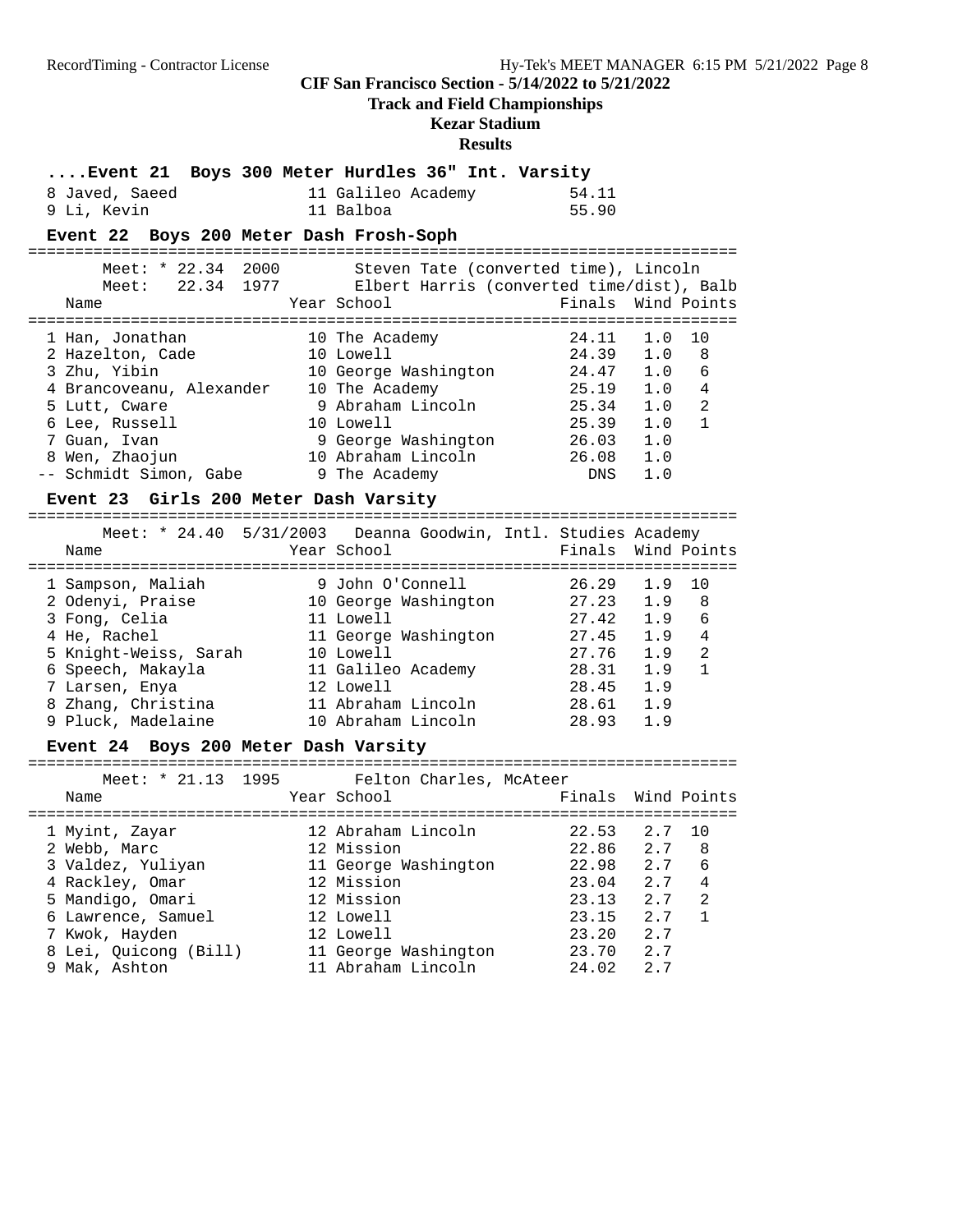# **Track and Field Championships**

# **Kezar Stadium**

# **Results**

**Event 25 Boys 3200 Meter Run Frosh-Soph**

|                                         | Meet: * $10:01.19$ $5/26/2018$ Zachary Parker, Lowell     |                                    |
|-----------------------------------------|-----------------------------------------------------------|------------------------------------|
|                                         | Meet: 9:56.94 1973 John Sweeney (converted time/dist      |                                    |
| Name                                    | Year School                                               | Finals<br>Points                   |
|                                         |                                                           |                                    |
| 1 Mirza, Faaris                         | 10 Lowell                                                 | 10:59.15<br>10                     |
| 2 Witt, Graham                          | 10 Lowell                                                 | 11:10.42<br>8                      |
| 3 Santa, Griffin                        | 10 Lowell                                                 | 6<br>11:14.84                      |
| 4 Guan, Nicholas                        | 10 Doweri<br>10 Phillip & Sa<br>9 George Washington       | $\overline{4}$<br>11:15.48         |
| 5 Simons, Parker                        |                                                           | 11:18.30<br>2                      |
| 6 Stanko, Kieran                        | 10 Lowell                                                 | 11:28.22<br>$\mathbf{1}$           |
| 7 Imam, Ayman                           | 9 George Washington                                       | 12:54.86                           |
| 8 Vuong, Kenneth                        | 10 George Washington 12:55.84                             |                                    |
| 9 Lantsberg, Noah                       | 9 Balboa                                                  | 13:17.24                           |
| 10 Tang, Wayland                        | 10 Galileo Academy<br>13:18.89 13:18.89<br>14:16.93 14:16 |                                    |
| 11 Ji, Aidan                            |                                                           |                                    |
| -- Debroux, Milo                        | 10 Abraham Lincoln                                        | SCR                                |
| Event 26 Girls 3200 Meter Run Varsity   |                                                           |                                    |
|                                         | Meet: * 10:48.34 1998 Jennifer Akana, Lowell              |                                    |
|                                         |                                                           |                                    |
| Name                                    | Year School                                               | Finals<br>Points                   |
| 1 Satovsky, Jenna                       | 12 Lowell                                                 | 11:21.99<br>10                     |
| 2 Parker, Abigail                       | 12 Lowell                                                 | 12:49.47<br>8                      |
| $\frac{2}{3}$ Chietti, Laila            | 9 Abraham Lincoln<br>11 Lowell                            | 12:52.94<br>13:04.60<br>6          |
| 4 Hu, Jessica-Yi                        |                                                           | 4                                  |
| 5 Losekoot, Mikaela 11 Lowell           |                                                           | 13:06.31<br>2                      |
| -- Alexander, Xara                      | 12 Abraham Lincoln                                        | SCR                                |
| Event 27 Boys 3200 Meter Run Varsity    |                                                           |                                    |
|                                         | Meet: * 9:37.80 1995 Bolota Asmerom, McAteer              |                                    |
|                                         | Meet: 9:24.64 1972 Brad Duffy (converted time/dist),      |                                    |
| Name                                    | Year School                                               | Finals<br>Points                   |
|                                         |                                                           |                                    |
| 1 Witt, Oliver                          | 12 Lowell                                                 | 9:33.86*<br>10                     |
|                                         |                                                           | 10:06.95<br>8                      |
| 2 Canigula, Paolo<br>3 Camilli, Mathias |                                                           | 6                                  |
| 4 Waldman, Jonah                        | 12 Lowell                                                 | 10:14.72<br>4                      |
| 5 Bartalos, Bruno                       | 11 Lowell                                                 | $\overline{a}$<br>10:36.86         |
| 6 Dang, Jeffrey                         | 12 Galileo Academy                                        | $\mathbf{1}$<br>10:55.79           |
| 7 Aizawa, Shogo                         | 11 Abraham Lincoln                                        | 12:14.91                           |
| Event 28                                | Boys 4x400 Meter Relay Frosh-Soph                         |                                    |
| ===============                         | ==================================                        | ========================           |
| Meet: $* 3:36.37$                       | Lowell, Lowell<br>5/28/2016                               |                                    |
| 3:35.34<br>Meet:                        | L Ng, M Tiao, T Yuen, R Tom<br>1977                       | Lowell (converted time/dist), Lowe |
| School                                  |                                                           | Finals Points                      |
|                                         |                                                           | ========================           |
| 1 Lowell<br>'A'                         |                                                           | 3:56.91<br>10                      |
| 1) Mayer, Carson 10                     | 2) Low, Gabriel 10                                        |                                    |
| 3) Tu, Dexter 9                         | 4) Huang, Jaden 9                                         |                                    |
| 5) Li, Sam 9                            | 6) Chen, Enze 9                                           |                                    |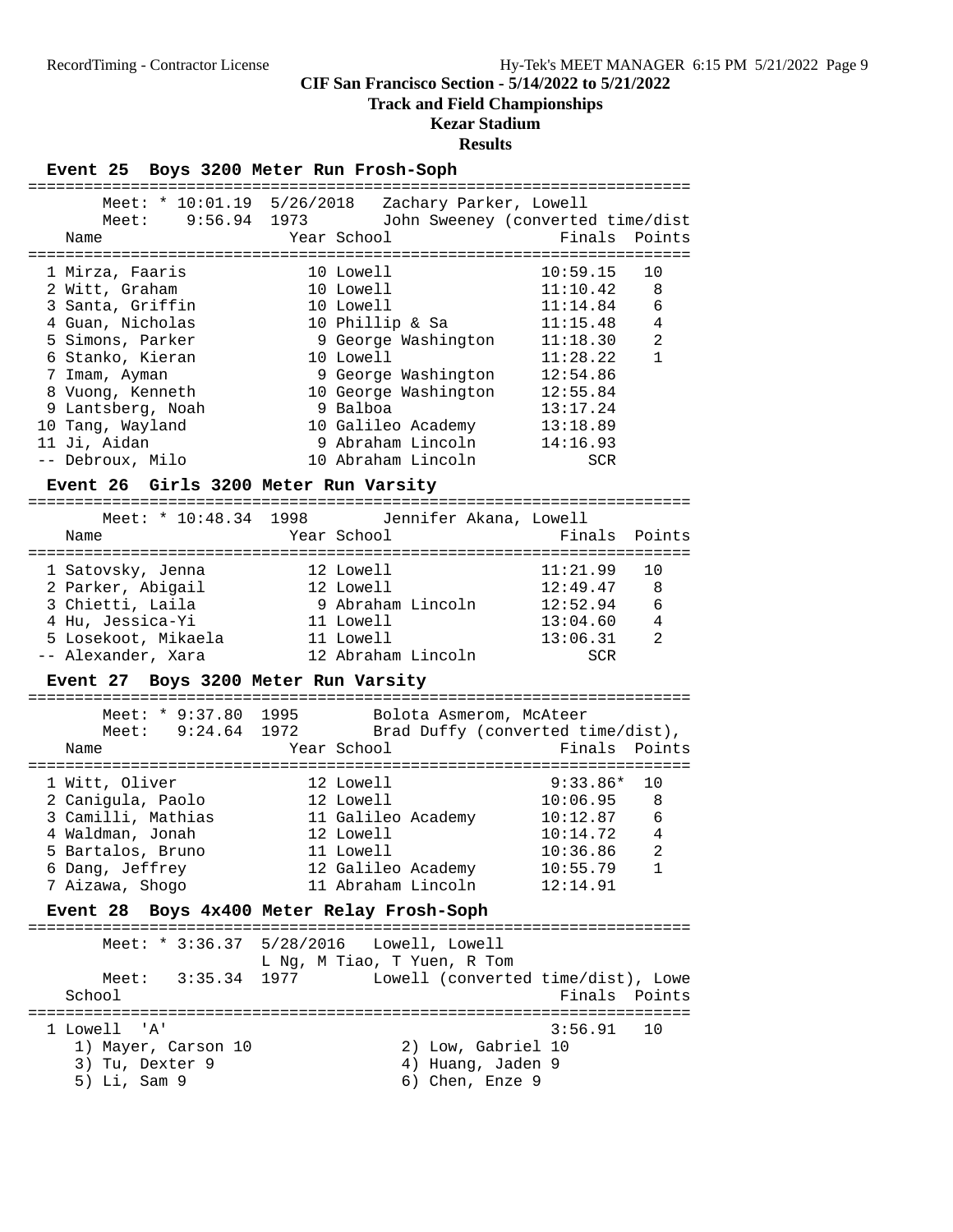# **Track and Field Championships**

# **Kezar Stadium**

### **Results**

**....Event 28 Boys 4x400 Meter Relay Frosh-Soph** 2 The Academy - San Francisco @ 'A' 3:58.17 8 1) Schmidt Simon, Gabe 9 2) Lee, Nathan 10 3) Han, Jonathan 10 4) Aguilar, Yolihuana 10 5) Misra, Shaan 9 6) Brancoveanu, Alexander 10 3 Abraham Lincoln 'A' 4:10.07 6 1) Jou, Alex 9 2) Lutt, Cware 9 3) Antunovich, Dylan 9 (4) Carter, Teo 10 5) Curiel-Miranda, Kyle 10 6) Tan, Ryan 10 4 Balboa 'A' 4:47.71 2 1) Colindres, Samuel 9 2) Fung, Keith 9 3) Tam, Theodor 9 (1988) 4) Li, JianKeng 9 5) Lantsberg, Noah 9 6) Fung, Jaden 9 -- George Washington 'A' DQ 4 Cut in too eartly 1) Li, Alan 10 2) Imam, Ayman 9 3) Guan, Ivan 9 4) Vuong, Kenneth 10 5) Jackson, Lawrence 10 6) Simons, Parker 9 -- Phillip & Sala Burton 'A' DNS 1) Schnell Heringer, Angelo 9 2) Sledge, Keilen 9 3) Ovando, Jorge 10 4) Wiltz, Elijah 10 5) Navarro, Anthony 9 (6) -- Galileo Academy 'A' DNS 1) Vazquez, Jackson 10 2) Recio, Alcide 10 3) Gutierrez, Jumah 9  $\hskip1cm \hskip 4.6 cm 4$ ) Lasswed, Laith 10 5) Balwi, Majeed 10 (6) **Event 29 Girls 4x400 Meter Relay Varsity** ======================================================================= Meet: \* 3:57.61 5/24/2008 Lowell, Lowell K. Jarvis, L. Allston, E. Anorou, T. Purpura School **Finals** Points **Points** ======================================================================= 1 Lowell 'A' 4:11.12 10 1) Fong, Celia 11 2) Gee, Samantha 11 3) Holman, Jacqueline 11 4) Carbajal, Maria (Fe) 10 5) Knight-Weiss, Sarah 10 6) Chan, Christina 11 2 Abraham Lincoln 'A' 4:35.05 8 1) Langdon, Courtney 12 2) Nguyen, Alisen 10 3) Chung, Zoe 10 (4) Grant, Malia 9 5) Jimenez, Francela 11 6) Alexander, Xara 12 3 George Washington 'A' 4:40.31 6 1) He, Rachel 11 2) Keeling, Emi 12 3) Bolds, Victoria 11  $\hskip10mm$  4) Odenyi, Praise 10 5) O'Keeffe, Kennedy 12 6) Swazo-Caton, Wren 11 4 Balboa 'A' 4:47.57 4 1) Quezada, Paola 12 2) Ngo, Alicia 12 3) Tran, Casleila 9 4) Ma, Yi Lin (Angel) 12 5) Dea, Kathryn 11 6) Chiong, Joy 10 5 Galileo Academy 'A' 5:05.01 2 1) Galvez, Nazareth 12 2) Kimotsuki, Noelle 10 3) Bailey, Jazmine 12 4) Binsfeld, Audrey 12 5) Huang, Shulin 12 6) Speech, Makayla 11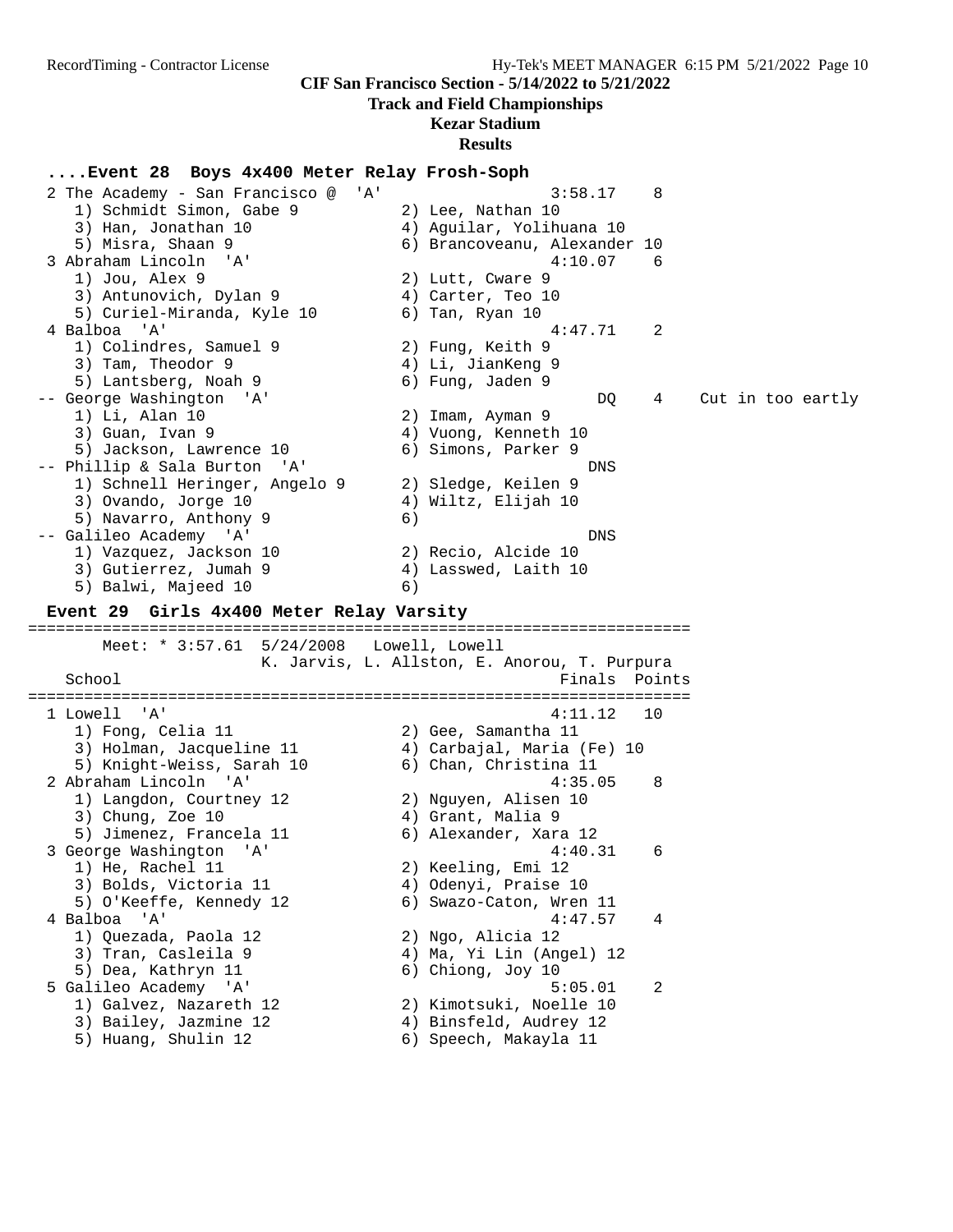#### **Track and Field Championships**

# **Kezar Stadium**

#### **Results**

#### **Event 30 Boys 4x400 Meter Relay Varsity**

======================================================================= Meet: \* 3:23.46 1993 McAteer, McAteer School **Finals** Points ======================================================================= 1 Lowell 'A' 3:33.21 10 1) Louie, Noah 11 2) Kwok, Hayden 12 3) Lawrence, Samuel 12  $\qquad \qquad$  4) Wong, Blake 10 5) Kimotsuki, Matthew 12 6) Lester, Benjamin 12 2 Abraham Lincoln 'A' 3:37.20 8 1) Myint, Zayar 12 2) Chuop, Max 11 3) Baker, Liam 12 4) Kwong, Jayden 12 5) Villegas, Syd 9 6) Cabrera, Joseph 12 3 George Washington 'A' 3:43.54 6 1) Taylor, Jaylen 12 2) Lei, Quicong (Bill) 11 3) Valdez, Yuliyan 11 4) Razzak, Ayan 11 5) Cheng, Zhicong 11 6) Simmons Ayala, Kyler 12 -- Mission 'A' DQ Threw baton 1) Oliver, Terrill 12 2) Mandigo, Omari 12 3) Rackley, Omar 12 (4) Webb, Marc 12 -- Balboa 'A' DQ Threw baton 1) Yee, Kamaron 12 2) Phipps, Moss 11 3) Cook, Kayleb 11 4) Lo, Lawrence 11 5) Chung, Collin 12 6) Sierra, Arjan 12 -- Galileo Academy 'A' DNS 1) Zhang, Philip 11 2) Ma, Tony 11 3) Yuen, Ching 11 (4) Sanchez, Angel 11 5) Javed, Saeed 11 6) Santos, Liam 11

#### **Event 31 Boys Long Jump Frosh-Soph**

============================================================================

| Meet: * 23-02.50 1985         | Dominic Dupree, McAteer            |              |     |                |
|-------------------------------|------------------------------------|--------------|-----|----------------|
| Name<br>--------------------- | Year School<br>------------------- | Finals       |     | Wind Points    |
| 1 Zhu, Yibin                  | 10 George Washington               | 18-01.00     | 0.3 | 10             |
| 2 Lu, Tony                    | 10 George Washington               | $17 - 10.50$ | 0.5 | 8              |
| 3 Hamlin, Myles               | 9 Abraham Lincoln                  | $17 - 05.25$ | 1.1 | 6              |
| 4 Wong, Brandon               | 9 Abraham Lincoln                  | $17 - 04.00$ | 1.4 | 4              |
| 5 Peterson, Shepard           | 9 Galileo Academy                  | $16 - 11.75$ | 2.2 | $\overline{2}$ |
| 6 Chung, William              | 9 Lowell                           | $16 - 09.50$ | 2.2 | $\mathbf 1$    |
| 7 Saje, Jake                  | 9 Lowell                           | $16 - 03.50$ | 1.4 |                |
| 8 Loo, Jeffrey                | 10 Lowell                          | $16 - 03.00$ | 1.8 |                |
| 9 Lew, Keaton                 | 10 George Washington               | $15 - 07.00$ | 0.6 |                |
| 10 Chen Mei, Zi Xi            | 9 Lowell                           | 14-09.50     | 1.9 |                |
| 11 Ong, Ethan                 | 9 Abraham Lincoln                  | $14 - 04.50$ | 1.3 |                |
| 12 Chan, Jaylen               | 9 Abraham Lincoln                  | 14-04.00     | 2.0 |                |
| 13 Recio, Alcide              | 10 Galileo Academy                 | $14 - 02.00$ | 1.6 |                |
| 14 Lasswed, Laith             | 10 Galileo Academy                 | 14-00.50     | 1.7 |                |
| 15 Navarro, Anthony           | 9 Phillip & Sa                     | 12-00.50     | 1.8 |                |
| -- Wiltz, Elijah              | 10 Phillip & Sa                    | <b>DNS</b>   | NWI |                |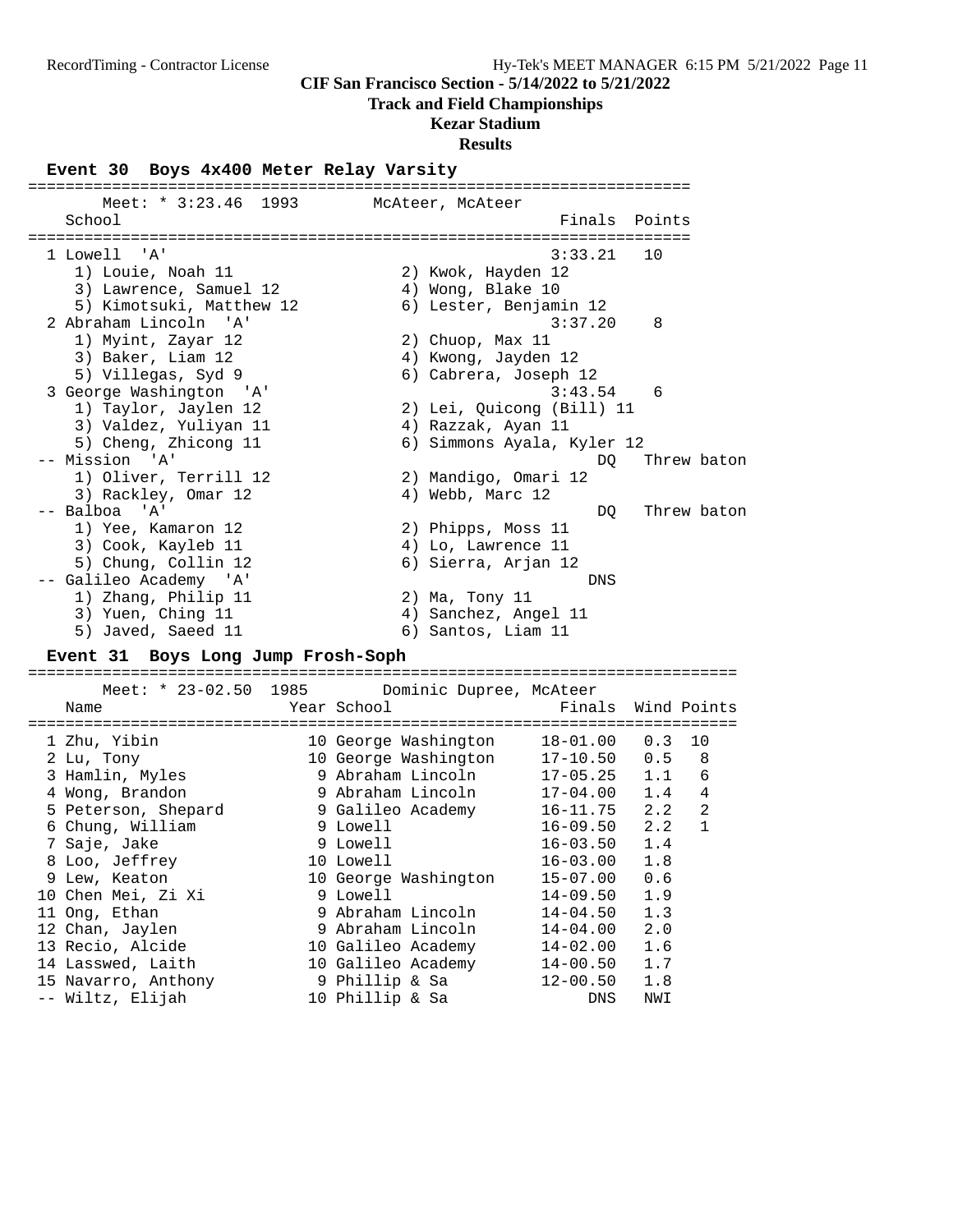#### **Track and Field Championships**

### **Kezar Stadium**

#### **Results**

#### **Event 32 Boys Discus Throw Frosh-Soph**

| Meet: * 143-10 1976 Roy Abendroth, Lowell |                    |               |                |
|-------------------------------------------|--------------------|---------------|----------------|
| Name                                      | Year School        | Finals Points |                |
| 1 Lopez, Jaylen                           | 10 Abraham Lincoln | 104-03        | 10             |
| 2 Pratt, Sydney                           | 10 Galileo Academy | $91 - 10$     | 8              |
| 3 Kessler, Leo                            | 10 Abraham Lincoln | 84-10         | 6              |
| 4 Li, Yuan lin                            | 10 Abraham Lincoln | $81 - 02$     | 4              |
| 5 Poklay, Providence-Isiah                | 10 Lowell          | 81-00         | $\mathfrak{D}$ |
| 6 Flores, Henry                           | 10 Abraham Lincoln | 78-08         | 1              |
| 7 Sahni, Shivam                           | 10 Lowell          | $76 - 08$     |                |
| 8 Eik, Alexander                          | 9 Lowell           | $71 - 05$     |                |
| 9 Ford, Gideon                            | 9 Galileo Academy  | $67 - 03$     |                |
| 10 Dijkgraaf, Ayden                       | 9 Lowell           | $63 - 02$     |                |
| 11 Aviles, Ruben                          | 10 Phillip & Sa    | $59 - 09$     |                |
| 12 Porotesano, AJ                         | 10 Phillip & Sa    | $54 - 02$     |                |
| -- Sibrian, Hector                        | 9 Phillip & Sa     | DNF           |                |
| -- Smith, Jeremiah                        | 9 Phillip & Sa     | DNS           |                |

#### **Event 33 Boys Shot Put 10lb Shot Frosh-Soph**

=======================================================================

| Meet: * 54-10 1977 Alonzo Fluker, Galileo                                  |                                   |                |              |
|----------------------------------------------------------------------------|-----------------------------------|----------------|--------------|
| Name                                                                       | Year School The Manuscript School | Finals Points  |              |
|                                                                            |                                   |                |              |
| 1 Li, Yuan lin                       10 Abraham Lincoln           39-01.00 |                                   |                | 10           |
| 2 Lopez, Jaylen                 10 Abraham Lincoln         36-06.25     8  |                                   |                |              |
| 3 Flores, Henry                                                            | 10 Abraham Lincoln                | $35 - 09.75$ 6 |              |
| 4 Eik, Alexander                   9 Lowell                                |                                   | $34 - 00.00$   | $\sqrt{4}$   |
| 5 Pratt, Sydney 10 Galileo Academy J34-00.00                               |                                   |                | 2            |
| 6 Castro, Erix 10 San Francisc 32-10.00                                    |                                   |                | $\mathbf{1}$ |
|                                                                            |                                   | $31 - 04.50$   |              |
| 8 Sibrian, Hector                                                          | 9 Phillip & Sa 31-00.75           |                |              |
| 9 Valeriano, Miguel Angel 9 San Francisc                                   |                                   | $31 - 00.00$   |              |
| 10 Poklay, Providence-Isiah 10 Lowell                                      |                                   | $30 - 04.25$   |              |
| 11 Porotesano, AJ 10 Phillip & Sa                                          |                                   | $30 - 03.00$   |              |
| 12 Dijkgraaf, Ayden                 9 Lowell                               |                                   | $28 - 11.00$   |              |
| 13 Sahni, Shivam                                                           | 10 Lowell                         | $28 - 03.00$   |              |
| 14 Kessler, Leo                         10 Abraham Lincoln                 |                                   | $26 - 10.00$   |              |
| 15 Ford, Gideon 15 9 Galileo Academy                                       |                                   | 26-00.75       |              |
| 16 Tam, Theodor 5 9 Balboa                                                 |                                   | 26-00.25       |              |
| 17 Aviles, Ruben 10 Phillip & Sa                                           |                                   | $24 - 06.00$   |              |
| -- Rodriquez, Leonardo       9 San Francisc                                |                                   | DNS            |              |
| -- Smith, Jeremiah                                                         | 9 Phillip & Sa                    | DNS            |              |
|                                                                            |                                   |                |              |

#### **Event 34 Boys Triple Jump Frosh-Soph**

============================================================================ Meet: \* 44-11 1976 Cedric Young, Balboa Name The Year School The Finals Wind Points ============================================================================ 1 Chung, William 9 Lowell 36-03.00 2.6 10 2 Peterson, Shepard 9 Galileo Academy 35-01.50 3.0 8 3 Sledge, Keilen 9 Phillip & Sa 34-07.25 1.5 6 4 Wong, Brandon 9 Abraham Lincoln 34-01.50 2.7 4 5 Li, Alan 10 George Washington 33-00.50 3.5 2 6 Hamlin, Myles 9 Abraham Lincoln 32-11.00 1.2 1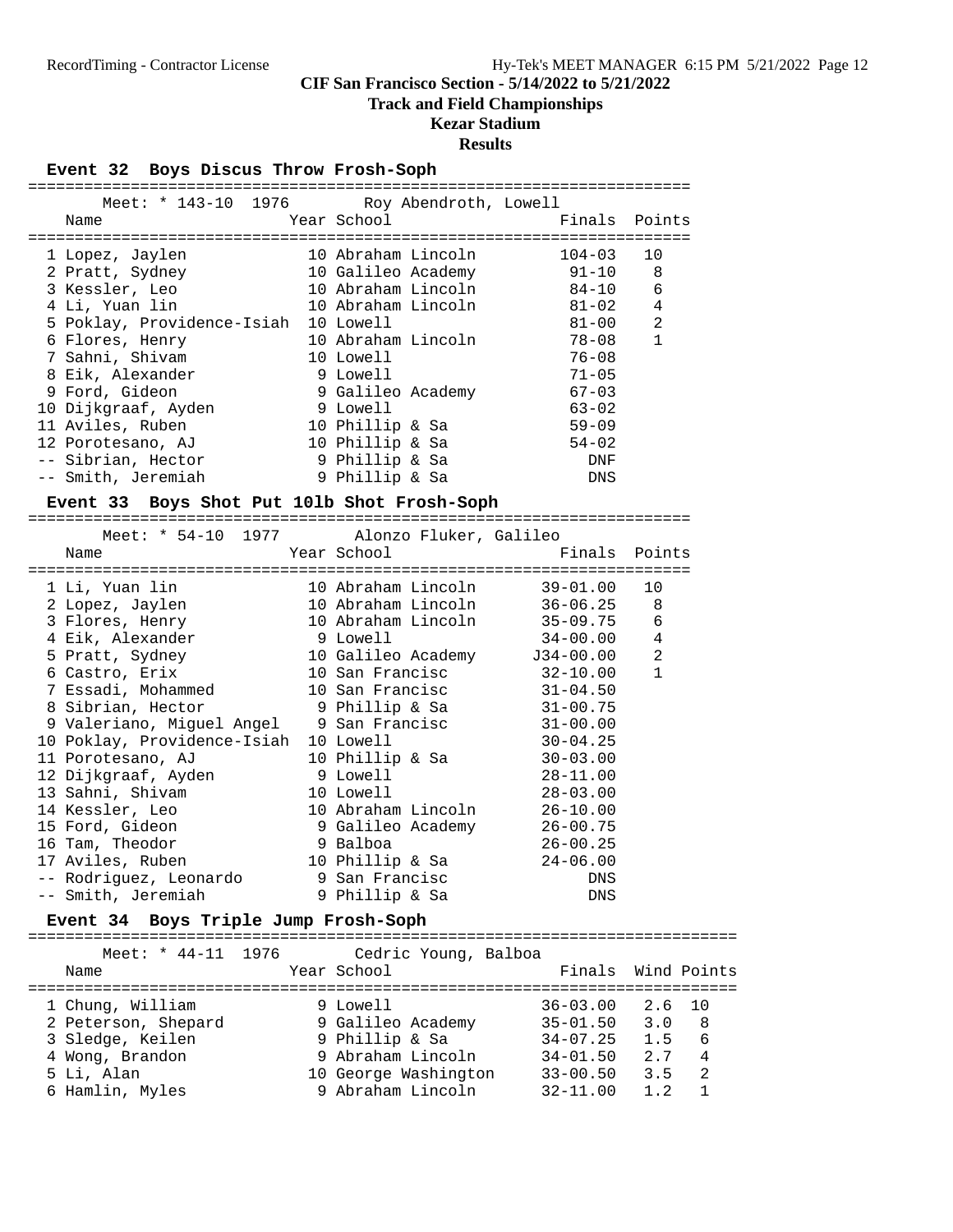**Track and Field Championships**

# **Kezar Stadium**

|                                              |  | Event 34 Boys Triple Jump Frosh-Soph |                                |                                                                                                              |        |              |  |  |
|----------------------------------------------|--|--------------------------------------|--------------------------------|--------------------------------------------------------------------------------------------------------------|--------|--------------|--|--|
| 7 Loo, Jeffrey                               |  | 10 Lowell                            |                                | $31 - 11.75$                                                                                                 | 3.1    |              |  |  |
| 8 Saje, Jake                                 |  | 9 Lowell                             |                                |                                                                                                              |        |              |  |  |
| 9 Cheung, Anthony                            |  |                                      | 9 Abraham Lincoln              | $31-08.00$ $3.8$<br>$31-07.50$ $3.4$                                                                         |        |              |  |  |
| 10 Mei, Devin                                |  | 9 Lowell                             |                                | $27 - 02.00$ 2.7                                                                                             |        |              |  |  |
| 10 Galileo Academy<br>11 Lasswed, Laith      |  |                                      |                                | $26-04.50$                                                                                                   | 2.2    |              |  |  |
| -- Judd, Jake                                |  |                                      | 9 Abraham Lincoln              | DNS                                                                                                          | NWI    |              |  |  |
| Event 35 Boys Pole Vault Frosh-Soph          |  |                                      |                                |                                                                                                              |        |              |  |  |
|                                              |  |                                      |                                |                                                                                                              |        |              |  |  |
| Opening Height 7'0"                          |  |                                      |                                |                                                                                                              |        |              |  |  |
| Meet: * 12-04 1980 James McClanahan, Galileo |  |                                      |                                |                                                                                                              |        |              |  |  |
| Name                                         |  | Year School                          |                                | Finals                                                                                                       | Points |              |  |  |
|                                              |  |                                      |                                |                                                                                                              |        |              |  |  |
| 1 Kauffman, Levi                             |  |                                      | 10 Lowell<br>9 Abraham Lincoln | $9 - 00.00$                                                                                                  | 10     |              |  |  |
| 2 Wong, Brandon<br>3 Tan, Ryan               |  |                                      |                                | 7-06.00<br>10 Abraham Lincoln J7-06.00                                                                       | 8<br>6 |              |  |  |
| 4 Cheung, Anthony                            |  |                                      | 9 Abraham Lincoln              | $J7-06.00$                                                                                                   | 4      |              |  |  |
| -- Trinh, Ethan                              |  |                                      | 10 Abraham Lincoln             | DNS                                                                                                          |        |              |  |  |
|                                              |  |                                      |                                |                                                                                                              |        |              |  |  |
| Event 36 Boys High Jump Frosh-Soph           |  |                                      |                                |                                                                                                              |        |              |  |  |
| Opening Height 4'4"                          |  |                                      |                                |                                                                                                              |        |              |  |  |
| Meet: * 6-03.50 1981                         |  |                                      | Justin Brown, Galileo          |                                                                                                              |        |              |  |  |
| Name                                         |  | Year School                          |                                | Finals                                                                                                       | Points |              |  |  |
|                                              |  |                                      |                                |                                                                                                              |        |              |  |  |
| 1 Peterson, Shepard                          |  |                                      | 9 Galileo Academy              | $5-04.00$                                                                                                    | 10     |              |  |  |
| 2 Lu, Tony                                   |  |                                      |                                | 10 George Washington 4-08.00 8                                                                               |        |              |  |  |
| 3 Wong, Brandon                              |  |                                      | 9 Abraham Lincoln              | $4\hbox{--}00$ . $00$                                                                                        | -6     |              |  |  |
|                                              |  |                                      |                                |                                                                                                              |        |              |  |  |
| Event 37 Girls Long Jump Varsity             |  |                                      |                                |                                                                                                              |        |              |  |  |
|                                              |  |                                      |                                |                                                                                                              |        |              |  |  |
| Meet: * 19-02.50 1992                        |  |                                      |                                | Shena Ferguson, Washington                                                                                   |        |              |  |  |
| Name                                         |  | Year School                          |                                | Finals Wind Points                                                                                           |        |              |  |  |
|                                              |  |                                      |                                | :=========================                                                                                   |        |              |  |  |
| 1 Laurance, Norah                            |  |                                      | 10 Abraham Lincoln             | $16 - 02.00$                                                                                                 | 3.2    | 10           |  |  |
| 2 Ma, Yi Lin (Angel)                         |  | 12 Balboa                            |                                | $15 - 00.00$ 2.6                                                                                             |        | 8            |  |  |
| 3 Wyatt, Heaven                              |  |                                      | 11 Abraham Lincoln             |                                                                                                              |        |              |  |  |
| 4 Trinh, Haley                               |  |                                      | 12 Abraham Lincoln             |                                                                                                              |        |              |  |  |
| 5 Chu, Grace                                 |  | 11 Lowell                            |                                | $\begin{array}{cccc} 14\!-\!06.00 & 1.4 & 6 \\ 14\!-\!01.00 & 0.8 & 4 \\ 14\!-\!00.00 & 2.0 & 2 \end{array}$ |        |              |  |  |
| 6 Gong, Stephanie                            |  | 11 Mission                           |                                | J14-00.00                                                                                                    | 0.6    | $\mathbf{1}$ |  |  |
| 7 Tran, Casleila                             |  | 9 Balboa                             |                                | $13 - 09.00$                                                                                                 | 1.2    |              |  |  |
| 8 Wong, Joelle                               |  | 11 Abraham Lincoln                   |                                | $13 - 08.00$                                                                                                 | 1.3    |              |  |  |
| 9 Ling, Kayla                                |  | 11 Lowell                            |                                | $13 - 06.00$                                                                                                 | 1.2    |              |  |  |
| 10 Tam, Erin                                 |  |                                      | 11 George Washington           | $12 - 04.00$                                                                                                 | 1.9    |              |  |  |
| 11 Telfor, Mikayla                           |  | 11 Galileo Academy                   |                                | $12 - 03.00$                                                                                                 | 1.5    |              |  |  |
| 12 Lim, Julia                                |  |                                      | 11 Galileo Academy             | $9 - 04.00$                                                                                                  | 1.6    |              |  |  |
| -- Smith, Nia                                |  | 12 Immaculate C                      |                                | DNS                                                                                                          | NWI    |              |  |  |
| Event 38 Boys Long Jump Varsity              |  |                                      |                                |                                                                                                              |        |              |  |  |
|                                              |  |                                      |                                |                                                                                                              |        |              |  |  |
| Meet: $* 25-03.50$<br>1981                   |  |                                      | Ken Frazier, Mission           |                                                                                                              |        |              |  |  |
| Name                                         |  | Year School                          |                                | Finals                                                                                                       |        | Wind Points  |  |  |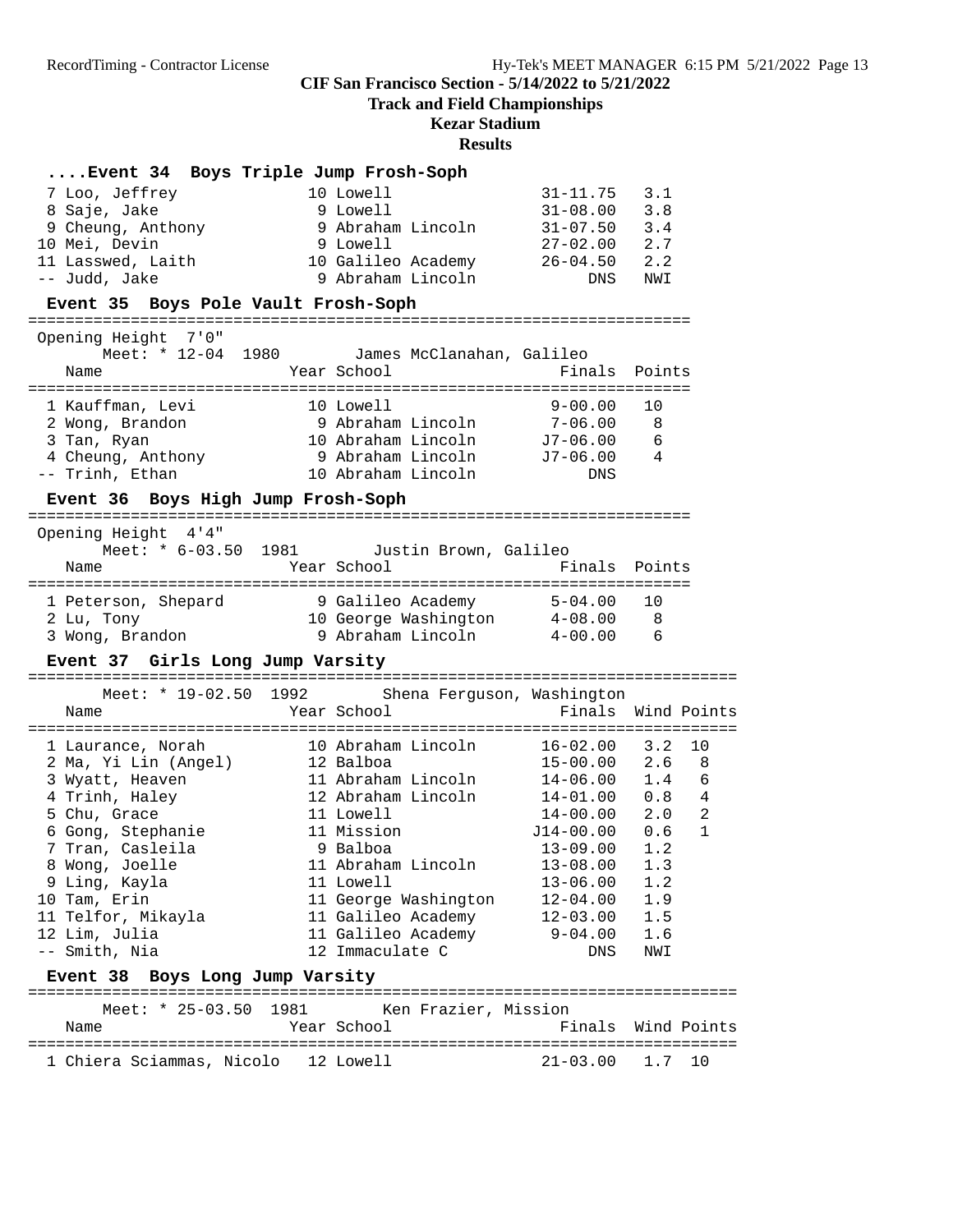**Track and Field Championships**

# **Kezar Stadium**

#### **Results**

# **....Event 38 Boys Long Jump Varsity**

| 2 McCullough, Amariyeh | 12 Phillip & Sa    | $20 - 11.00$ | 3.1 | - 8            |
|------------------------|--------------------|--------------|-----|----------------|
| 3 Thompson, Jarvis     | 11 Galileo Academy | $20 - 04.00$ | 1.4 | - 6            |
|                        |                    |              |     |                |
| 4 Baker, Liam          | 12 Abraham Lincoln | $20 - 01.00$ | 2.9 | $\overline{4}$ |
| 5 Lin, Leo             | 11 Galileo Academy | $19 - 04.00$ | 3.1 | $\overline{2}$ |
| 6 Oliver, Terrill      | 12 Mission         | $19 - 02.00$ | 2.4 | $\overline{1}$ |
| 7 Chan, Haden          | 11 Lowell          | $18 - 04.00$ | 1.8 |                |
| 8 Newman, Jamelle      | 10 Abraham Lincoln | $17 - 09.00$ | 1.8 |                |
| 9 Dyer, Grant          | 12 Abraham Lincoln | $17 - 07.00$ | 1.6 |                |
|                        |                    |              |     |                |

# **Event 39 Girls Triple Jump Varsity**

| Meet: * 39-07.75 2001<br>Name | Roshena Duree, Burton<br>Year School | Finals Wind Points |        |                |
|-------------------------------|--------------------------------------|--------------------|--------|----------------|
| 1 Laurance, Norah             | 10 Abraham Lincoln                   | $33 - 07.00$       | 3.5 10 |                |
| 2 Wong, Joelle                | 11 Abraham Lincoln                   | $30 - 06.00$       | 4.7    | - 8            |
| 3 Chu, Grace                  | 11 Lowell                            | $30 - 00.00$       | 1.9    | - 6            |
| 4 Anderson, Jasmine           | 11 Abraham Lincoln                   | $29 - 11.00$       | 1.1    | 4              |
| 5 Antonio, Mia                | 12 Abraham Lincoln                   | $29 - 04.00$       | 3.7    | $\mathfrak{D}$ |
| 6 Ling, Kayla                 | 11 Lowell                            | $28 - 05.00$       | 3.9    |                |
| 7 Yu, Anna                    | 11 Galileo Academy                   | $27 - 08.00$       | 2.0    |                |
| 8 Lim, Julia                  | 11 Galileo Academy                   | $27 - 02.00$       | 2.3    |                |

# **Event 40 Boys Triple Jump Varsity**

============================================================================

| Meet: * 50-03.75 1981 Ken Frazier, Mission |                      |                    |     |              |
|--------------------------------------------|----------------------|--------------------|-----|--------------|
| Name                                       | Year School          | Finals Wind Points |     |              |
|                                            |                      |                    |     |              |
| 1 Chiera Sciammas, Nicolo 12 Lowell        |                      | 41-06.00           | 1.8 | 10           |
| 2 Thompson, Jarvis                         | 11 Galileo Academy   | $41 - 05.00$       | 4.2 | 8            |
| 3 Lin, Leo                                 | 11 Galileo Academy   | $41 - 01.00$       | 2.3 | 6            |
| 4 Baker, Liam                              | 12 Abraham Lincoln   | $40 - 02.00$       | 3.4 | 4            |
| 5 Banh, Kaleb                              | 9 Abraham Lincoln    | 37-02.00           | 4.1 | 2            |
| 6 Lin, Steven                              | 11 George Washington | $35 - 08.00$       | 1.6 | $\mathbf{1}$ |
| 7 Chan, Haden                              | 11 Lowell            | $35 - 04.00$       | 1.8 |              |
| 8 Yee, Kamaron                             | 12 Balboa            | $35 - 01.00$       | 4.3 |              |
| 9 Lee, Ryan H.                             | 11 Lowell            | 34-08.00           | 0.7 |              |
| 10 Salyphanh, Lauren                       | 11 Balboa            | $33 - 04.00$       | 2.9 |              |
| 11 Liang, Kenny                            | 11 Galileo Academy   | 27-10.00           | 3.7 |              |
| -- Dyer, Grant                             | 12 Abraham Lincoln   | DNS                | NWI |              |
| -- Lauer, William                          | 9 Abraham Lincoln    | DNS                | NWI |              |

# **Event 41 Girls Discus Throw Varsity**

|                     | Meet: * 161-11 5/27/2017 Pamela Amaechi, Abraham Linc |               |                |
|---------------------|-------------------------------------------------------|---------------|----------------|
| Name                | Year School                                           | Finals Points |                |
|                     |                                                       |               |                |
| 1 Hutcherson, Leina | 12 Abraham Lincoln                                    | $91 - 05$     | 1 O            |
| 2 Wong, Megan       | 11 Lowell                                             | $89 - 08$     | -8             |
| 3 Barker, Za'Ryiah  | 9 Abraham Lincoln                                     | $88 - 05$     | 6              |
| 4 Marshall, Natalia | 11 Mission                                            | $83 - 08$     | 4              |
| 5 Manumua, Salome   | 11 Abraham Lincoln                                    | $76 - 10$     | $\mathfrak{D}$ |
| 6 Lew, Madison      | 12 Abraham Lincoln                                    | $74 - 06$     |                |
| 7 Yen, Kaitlin      | 12 Lowell                                             | $71 - 09$     |                |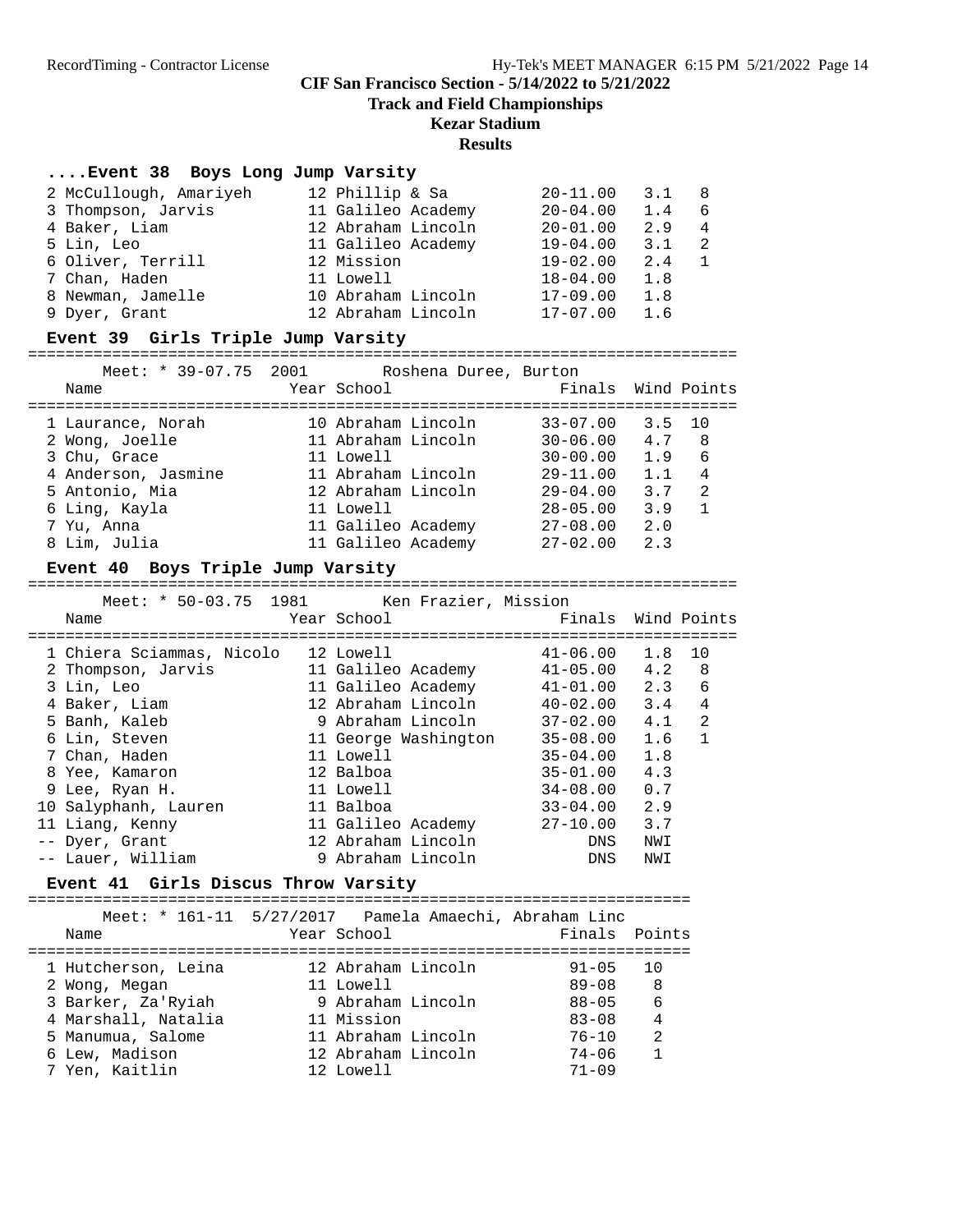#### **Track and Field Championships**

### **Kezar Stadium**

#### **Results**

# **....Event 41 Girls Discus Throw Varsity**

| 8 Cost, Cora              | 11 Lowell       | $70 - 03$ |
|---------------------------|-----------------|-----------|
| 9 Nicholson Smith, Jordan | 12 Mission      | 66–06     |
| 10 Godizano, Ruth         | 10 Lowell       | $61 - 04$ |
| 11 Liu, Tiffany           | 12 Phillip & Sa | $37 - 00$ |

#### **Event 42 Boys Discus Throw Varsity**

=======================================================================

|                                                    | Meet: * 170-01.50 1960 Alex Darnes, Polytechnic |               |                |
|----------------------------------------------------|-------------------------------------------------|---------------|----------------|
| Name                                               | Year School                                     | Finals Points |                |
| =========================<br>1 Diaz Padilla, Jacob | =======================<br>10 Abraham Lincoln   | 112-11        | 10             |
| 2 Pena, Gabriel                                    | 12 Abraham Lincoln                              | $106 - 10$ 8  |                |
| 3 Tato, Gabriel                                    | 9 Abraham Lincoln                               | $106 - 05$    | 6              |
| 4 Asiasi, Ed                                       | 11 Lowell                                       | $106 - 02$    | $\overline{4}$ |
| 5 Kuang, Vincent                                   | 12 Lowell                                       | $105 - 05$    | $\mathfrak{D}$ |
| 6 Ogilve, Amonte                                   | 12 Abraham Lincoln                              | $102 - 10$    | $\overline{1}$ |
| 7 Lee, Matthew                                     | 12 Lowell                                       | $101 - 01$    |                |
| 8 King, William                                    | 12 Mission                                      | $100 - 11$    |                |
| 9 Feng, Andrew                                     | 12 Lowell                                       | $95 - 01$     |                |
| 10 Wu, Danny                                       | 11 George Washington                            | $92 - 05$     |                |
| 11 Cain, Omarion                                   | 12 Mission                                      | $83 - 06$     |                |
| 12 Alanis, Frank                                   | 11 George Washington                            | $73 - 03$     |                |
| -- Alferez, David                                  | 12 Phillip & Sa                                 | DNS           |                |

#### **Event 43 Girls Shot Put Varsity**

#### =======================================================================

| Meet: * 48-11 5/29/2010 Chioma Amaechi, Lincoln<br>Name | Year School        | Finals Points |                |
|---------------------------------------------------------|--------------------|---------------|----------------|
|                                                         |                    |               |                |
| 1 Hutcherson, Leina                                     | 12 Abraham Lincoln | $32 - 11.50$  | 10             |
| 2 Wong, Megan                                           | 11 Lowell          | $29 - 05.00$  | - 8            |
| 3 Manumua, Salome                                       | 11 Abraham Lincoln | $28 - 03.75$  | - 6            |
| 4 Godizano, Ruth                                        | 10 Lowell          | $26 - 09.25$  | $\overline{4}$ |
| 5 Cost, Cora                                            | 11 Lowell          | $26 - 00.50$  | $\mathfrak{D}$ |
| 6 Marshall, Natalia                                     | 11 Mission         | $25 - 03.25$  | 1              |
| 7 Lew, Madison                                          | 12 Abraham Lincoln | $24 - 10.00$  |                |
| 8 Nicholson Smith, Jordan                               | 12 Mission         | $24 - 01.00$  |                |
| 9 Barker, Za'Ryiah                                      | 9 Abraham Lincoln  | $21 - 02.25$  |                |
| 10 Liu, Tiffany                                         | 12 Phillip & Sa    | $19 - 01.00$  |                |
| 11 Yen, Kaitlin                                         | 12 Lowell          | $15 - 05.25$  |                |

#### **Event 44 Boys Shot Put Varsity**

======================================================================= Meet: \* 60-09.25 1957 Mike Lewis, Lincoln<br>Name Year School F Year School **Finals** Points ======================================================================= 1 Wu, Danny 11 George Washington 40-03.00 10 2 Ogilve, Amonte 12 Abraham Lincoln 39-00.75 8 3 Horne, Melvin 11 Abraham Lincoln 38-06.25 6 4 Kuang, Vincent 12 Lowell 36-09.25 4 5 Davis, Hezekiah 11 Abraham Lincoln 35-09.75 2 6 Mak, Wilson 11 Balboa 33-05.75 1 7 Cain, Omarion 12 Mission 33-01.50 8 Lee, Matthew 12 Lowell 33-01.25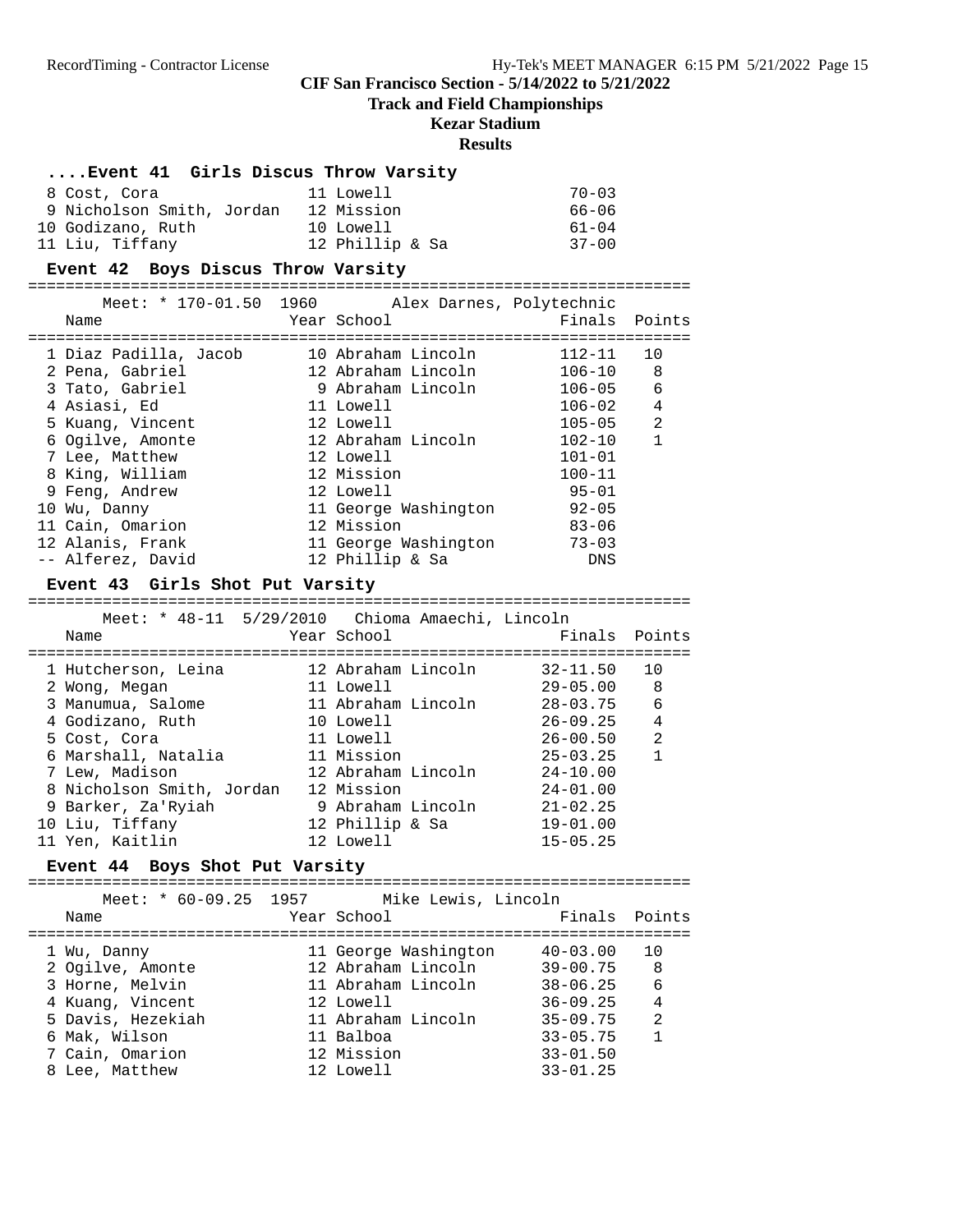**Track and Field Championships**

### **Kezar Stadium**

| Event 44 Boys Shot Put Varsity                                      |                                                                           |                                       |                                |
|---------------------------------------------------------------------|---------------------------------------------------------------------------|---------------------------------------|--------------------------------|
| 9 King, William                                                     | 12 Mission                                                                | $32 - 10.75$                          |                                |
| Event 45 Girls High Jump Varsity<br>:============================== |                                                                           |                                       |                                |
| Opening Height 4'2"                                                 |                                                                           |                                       |                                |
| Meet: * 5-06 1990<br>Name                                           | Tanya Lazar-Lee, McAteer<br>Year School                                   | Finals                                | Points                         |
| 1 Bailey, Jazmine                                                   | 12 Galileo Academy                                                        | $4 - 08.00$                           | 10                             |
| 2 Gee, Samantha                                                     | 11 Lowell                                                                 | $4 - 06.00$                           | 8                              |
| 3 Larsen, Enya                                                      | 12 Lowell                                                                 | $4 - 04.00$                           | 6                              |
| 4 Antonio, Mia                                                      | 12 Abraham Lincoln                                                        | 4-02.00                               | $\mathbf{3}$                   |
| 4 Lau, Breanna                                                      | 11 Lowell                                                                 | 4-02.00                               | 3                              |
| 6 Gong, Stephanie                                                   | 11 Mission                                                                | $J4-02.00$                            | $\mathbf{1}$                   |
| 7 Anderson, Jasmine                                                 | 11 Abraham Lincoln<br>11 Lowell                                           | $J4 - 02.00$                          |                                |
| -- Tam, Melissa<br>-- Wong, Joelle                                  | 11 Abraham Lincoln                                                        | DNF<br>DNF                            |                                |
| -- Burruel, Annalisa                                                | 12 Abraham Lincoln                                                        | DNF                                   |                                |
| Event 46 Boys High Jump Varsity                                     |                                                                           |                                       |                                |
| =====================                                               |                                                                           |                                       |                                |
| Opening Height 4'10"<br>Meet: * 7-00.25 1983 Maurice Crumby, Balboa |                                                                           |                                       |                                |
| Name                                                                | Year School                                                               | Finals                                | Points                         |
|                                                                     |                                                                           |                                       |                                |
| 1 Baker, Liam                                                       | 12 Abraham Lincoln                                                        | $5 - 08.00$                           | 10                             |
| 2 Itgel, Munkhtushig 11 Lowell                                      |                                                                           | 5-06.00                               | 7                              |
| 2 Chiera Sciammas, Nicolo 12 Lowell                                 |                                                                           | $5 - 06.00$                           | 7                              |
| 4 Dyer, Grant                                                       | 12 Abraham Lincoln<br>12 Abranam Lincoin<br>12 George Washington 15-02.00 | 5-02.00                               | 4                              |
| 5 Deloatch, Zion                                                    |                                                                           |                                       | $\overline{2}$<br>$\mathbf{1}$ |
| 6 Fitzsimmons, Quinn<br>7 Banh, Kaleb                               | 11 Lowell<br>9 Abraham Lincoln J5-00.00                                   | $5 - 00.00$                           |                                |
| 8 Jensen, Henrik                                                    | 11 Abraham Lincoln                                                        | $J5 - 00.00$                          |                                |
| Event 47 Girls Pole Vault Varsity                                   |                                                                           |                                       |                                |
|                                                                     |                                                                           |                                       |                                |
| 6'0"<br>Opening Height                                              |                                                                           |                                       |                                |
| Meet: $*$ 10-05 5/19/2019 Elen Zhu, Abraham Linc                    |                                                                           |                                       |                                |
| Name                                                                | Year School                                                               | Finals<br>:========================== | Points                         |
| 1 Lin, Audrey                                                       | 12 Abraham Lincoln                                                        | $8 - 06.00$                           | 10                             |
| 2 Zhang, Christina                                                  | 11 Abraham Lincoln                                                        | $8 - 00.00$                           | 8                              |
| 3 Marshall, Natalia                                                 | 11 Mission                                                                | $7 - 06.00$                           | 6                              |
| 4 Jeday, Amelie                                                     | 10 Abraham Lincoln                                                        | $7 - 00.00$                           | 4                              |
| 5 Piechota, Stella                                                  | 11 Abraham Lincoln                                                        | $6 - 06.00$                           | $\overline{2}$                 |
| Event 48 Boys Pole Vault Varsity                                    |                                                                           |                                       |                                |
| Opening Height<br>8'6''                                             |                                                                           |                                       |                                |
| 1981<br>Meet: * $14-02$                                             | James McClanahan, Galileo                                                 |                                       |                                |
| Name                                                                | Year School                                                               | Finals                                | Points                         |
|                                                                     |                                                                           |                                       |                                |
| 1 Chamberlin, Miles                                                 | 12 Abraham Lincoln                                                        | $13 - 09.00$                          | 10                             |
| 2 Jensen, Henrik                                                    | 11 Abraham Lincoln                                                        | $12 - 00.00$                          | 8                              |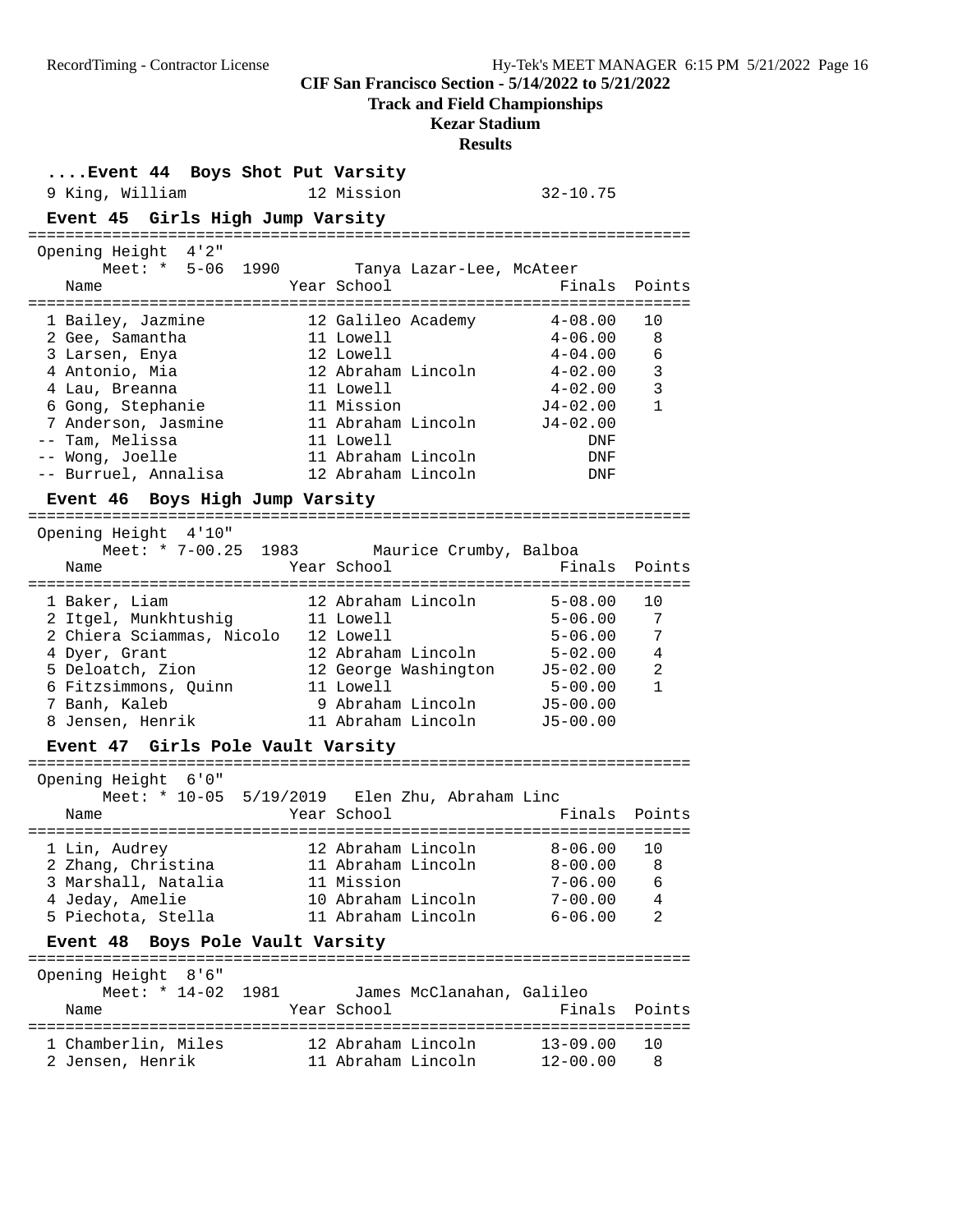**Track and Field Championships**

### **Kezar Stadium**

| 3 Mitchell, Isaiah<br>4 Mak, Ashton                                                                                  | Event 48 Boys Pole Vault Varsity<br>12 Abraham Lincoln<br>11 Abraham Lincoln | 10-00.00<br>$8-06.00$                                                       | 6<br>4               |  |
|----------------------------------------------------------------------------------------------------------------------|------------------------------------------------------------------------------|-----------------------------------------------------------------------------|----------------------|--|
| -- Saraf, Isaiah (Shaia)                                                                                             | 11 Lowell                                                                    | DNS                                                                         |                      |  |
| Event 49 Girls 4x100 Meter Relay Frosh-Soph                                                                          |                                                                              | ========================                                                    |                      |  |
| School                                                                                                               | Meet: $*$ 51.64 5/25/2013 Lowell, Lowell<br>M Quan, V Yee, C Ta, M Jones     |                                                                             | Finals Points        |  |
|                                                                                                                      |                                                                              |                                                                             |                      |  |
| 1 Galileo Academy 'A'<br>1) Perkins, Emani 10<br>3) Lao, Niki 10<br>5) Romeu, Isabella 10                            | 6)                                                                           | 56.46<br>2) Titus, Selah 9<br>4) Chan, Genevieve 10                         | 10                   |  |
| 2 George Washington<br>$^{\prime}$ A $^{\prime}$<br>1) Perez, Sophia 10<br>3) Sok, Calianne 9<br>5) Wong, Caitlin 10 |                                                                              | 57.53<br>2) Nim, Kaylee 10<br>4) Chang, Yasmin 9<br>6) Manuel, Sophia 9     | 8                    |  |
| 3 Abraham Lincoln 'A'<br>1) Choi, Cassidy 10<br>3) Ling, Molly 10<br>5) Ku, Hannah 10                                |                                                                              | 57.58<br>2) Giron, Vanessa 10<br>4) Reeves, Jordan 9<br>6) Nham, Nghi 9     | 6                    |  |
| -- Lowell 'A'<br>1) Lin, Layla 10<br>3) Yuen, Alexis 10<br>5) Ito, Kanna 10                                          |                                                                              | DQ.<br>2) Gaede, Moira 10<br>4) Altamirano, Saphire 9<br>6) Muir, Latonya 9 | Zone Violation       |  |
|                                                                                                                      |                                                                              |                                                                             |                      |  |
| Event 50 Girls 1600 Meter Run Frosh-Soph                                                                             |                                                                              |                                                                             |                      |  |
| Name                                                                                                                 | Meet: * 5:40.17 5/31/2014 Annie Zhou, Lowell<br>Year School                  | Finals                                                                      | Points               |  |
| 1 Wu, Connie<br>2 Adams, Mirabel                                                                                     | 10 Lowell<br>9 Lowell                                                        | 6:05.66<br>6:05.90                                                          | 10<br>8              |  |
| 3 Moore, Eliza                                                                                                       | 9 George Washington                                                          | 6:23.11                                                                     | 6<br>4               |  |
| 4 Godfredson, Sofie<br>5 Kavanagh, Tara                                                                              | 9 Galileo Academy<br>9 Abraham Lincoln                                       | 6:28.12<br>6:42.27                                                          | - 2                  |  |
| 6 Duhigg, Mia<br>7 Lao, Niki                                                                                         | 9 George Washington<br>10 Galileo Academy                                    | 6:43.82<br>6:44.94                                                          | 1                    |  |
| -- Koroknay, Angelina                                                                                                | 9 Lowell                                                                     | DNS                                                                         |                      |  |
| -- Derisi, Marina                                                                                                    | 10 Lowell                                                                    | DNS                                                                         |                      |  |
| Event 51 Girls 100 Meter Hurdles 30" Low Frosh-Soph                                                                  |                                                                              |                                                                             |                      |  |
| Meet: $* 17.00$<br>Name                                                                                              | 5/21/2016<br>Year School                                                     | Parker Jones, Galileo Acad<br>Finals                                        | Wind Points          |  |
| 1 Gestrich, Milena                                                                                                   | 10 Abraham Lincoln                                                           | 19.11                                                                       | 0.3<br>10            |  |
| 2 Altamirano, Saphire                                                                                                | 9 Lowell                                                                     | 19.34                                                                       | 0.3<br>8             |  |
| 3 Manuel, Sophia<br>4 Sok, Calianne                                                                                  | 9 George Washington<br>9 George Washington                                   | 19.38<br>19.73                                                              | 0.3<br>6<br>4<br>0.3 |  |
| Tolentino, Glyza<br>5<br>Sen, Katelyn                                                                                | 9 Lowell<br>9 Lowell                                                         | 19.99<br>21.65                                                              | 2<br>0.3<br>0.3<br>1 |  |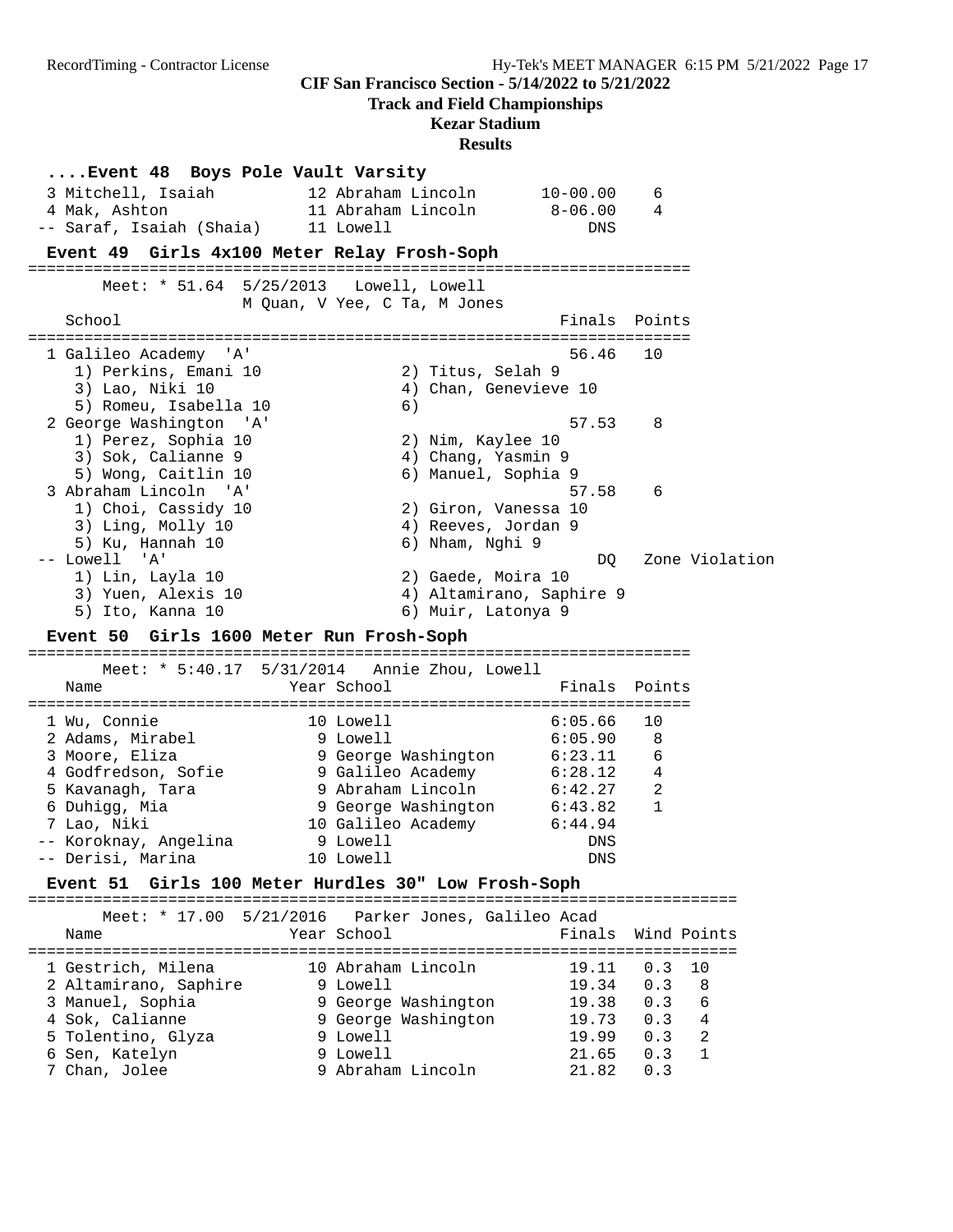### **Track and Field Championships**

**Kezar Stadium**

| Event 51 Girls 100 Meter Hurdles 30" Low Frosh-Soph |                                                    |                                |             |              |
|-----------------------------------------------------|----------------------------------------------------|--------------------------------|-------------|--------------|
| 8 Freeman, Zoe                                      | 9 Abraham Lincoln                                  | 22.05                          | 0.3         |              |
| 9 Lee, Faye                                         | 9 Lowell                                           | 22.14                          | 0.3         |              |
| Event 52 Girls 400 Meter Dash Frosh-Soph            |                                                    |                                |             |              |
|                                                     | Meet: * 1:00.71 5/26/2007 Katherine Jarvis, Lowell |                                |             |              |
| Name                                                | Year School                                        | Finals                         | Points      |              |
|                                                     |                                                    |                                |             |              |
| 1 Taylor, Kiara                                     | 10 The Academy                                     | 1:05.34                        | 10          |              |
| 2 Irias, Amy                                        | 9 Lowell                                           | 1:09.76                        | 8           |              |
| 3 St. Onge, Niyah<br>4 Nham, Nghi                   | 10 Lowell                                          | 1:09.89                        | 6           |              |
|                                                     | 9 Abraham Lincoln 1:12.72                          |                                | 4           |              |
| 5 Ku, Hannah                                        | 10 Abraham Lincoln                                 | 1:13.68                        | 2           |              |
| 6 Muir, Latonya                                     | 9 Lowell                                           | 1:14.85                        | 1           |              |
| 7 He, Vanessa                                       | 9 Abraham Lincoln                                  | 1:16.87                        |             |              |
| -- Freeman, Zoe                                     | 9 Abraham Lincoln                                  | DNS                            |             |              |
| Event 53 Girls 100 Meter Dash Frosh-Soph            |                                                    |                                |             |              |
|                                                     | Meet: * 12.72 5/30/2009 Melanie Speech, Lowell     | ============================== |             |              |
| Name                                                | Year School                                        | Finals                         | Wind Points |              |
|                                                     |                                                    |                                |             |              |
| 1 Glapion, Mirabella                                | 9 The Academy                                      | 13.29                          | 1.7         | 10           |
| 2 Sen, Katelyn                                      | 9 Lowell                                           | 13.70                          | 1.7         | 8            |
| 3 Reeves, Jordan                                    | 9 Abraham Lincoln                                  | 14.02                          | 1.7         | 6            |
| 4 Tolentino, Rojean                                 | 10 Immaculate C                                    | 14.44                          | 1.7         | 4            |
| 5 Altamirano, Saphire                               | 9 Lowell                                           | 14.62                          | 1.7         | 2            |
| 6 Nim, Kaylee                                       | 10 George Washington                               | 14.70<br>14.83                 | 1.7         | $\mathbf{1}$ |
| 7 Perez, Sophia                                     | 10 George Washington                               |                                | 1.7         |              |
| 8 Choi, Cassidy                                     | 10 Abraham Lincoln                                 | 14.87                          | 1.7         |              |
| 9 Ling, Molly                                       | 10 Abraham Lincoln                                 | 14.99                          | 1.7         |              |
| Event 54 Girls 800 Meter Run Frosh-Soph             |                                                    |                                |             |              |
|                                                     | Meet: * 2:30.71 5/25/2013 Tianna Marrable, Burton  |                                |             |              |
| Name                                                | Year School                                        | Finals                         | Points      |              |
|                                                     |                                                    |                                |             |              |
| 1 Taylor, Kiara                                     | 10 The Academy                                     | 2:41.93                        | 10          |              |
| 2 Wu, Connie                                        | 10 Lowell                                          | 2:42.05                        | 8           |              |
| 3 Moore, Eliza                                      | 9 George Washington 2:45.16                        |                                | 6           |              |
| 4 Gestrich, Milena                                  | 10 Abraham Lincoln                                 | 2:50.34                        | 4           |              |
| 5 Irias, Amy                                        | 9 Lowell                                           | 2:54.60                        | 2           |              |
| 6 Lin, Layla                                        | 10 Lowell                                          | 3:00.49                        | 1           |              |
| 7 Kavanagh, Tara                                    | 9 Abraham Lincoln                                  | 3:03.08                        |             |              |
| 8 Lao, Niki                                         | 10 Galileo Academy                                 | 3:03.45                        |             |              |
| 9 Godfredson, Sofie                                 | 9 Galileo Academy                                  | 3:04.91                        |             |              |
| 10 Gaede, Moira                                     | 10 Lowell                                          | 3:06.34                        |             |              |
| -- Duhigg, Mia                                      | 9 George Washington                                | DNS                            |             |              |
|                                                     |                                                    |                                |             |              |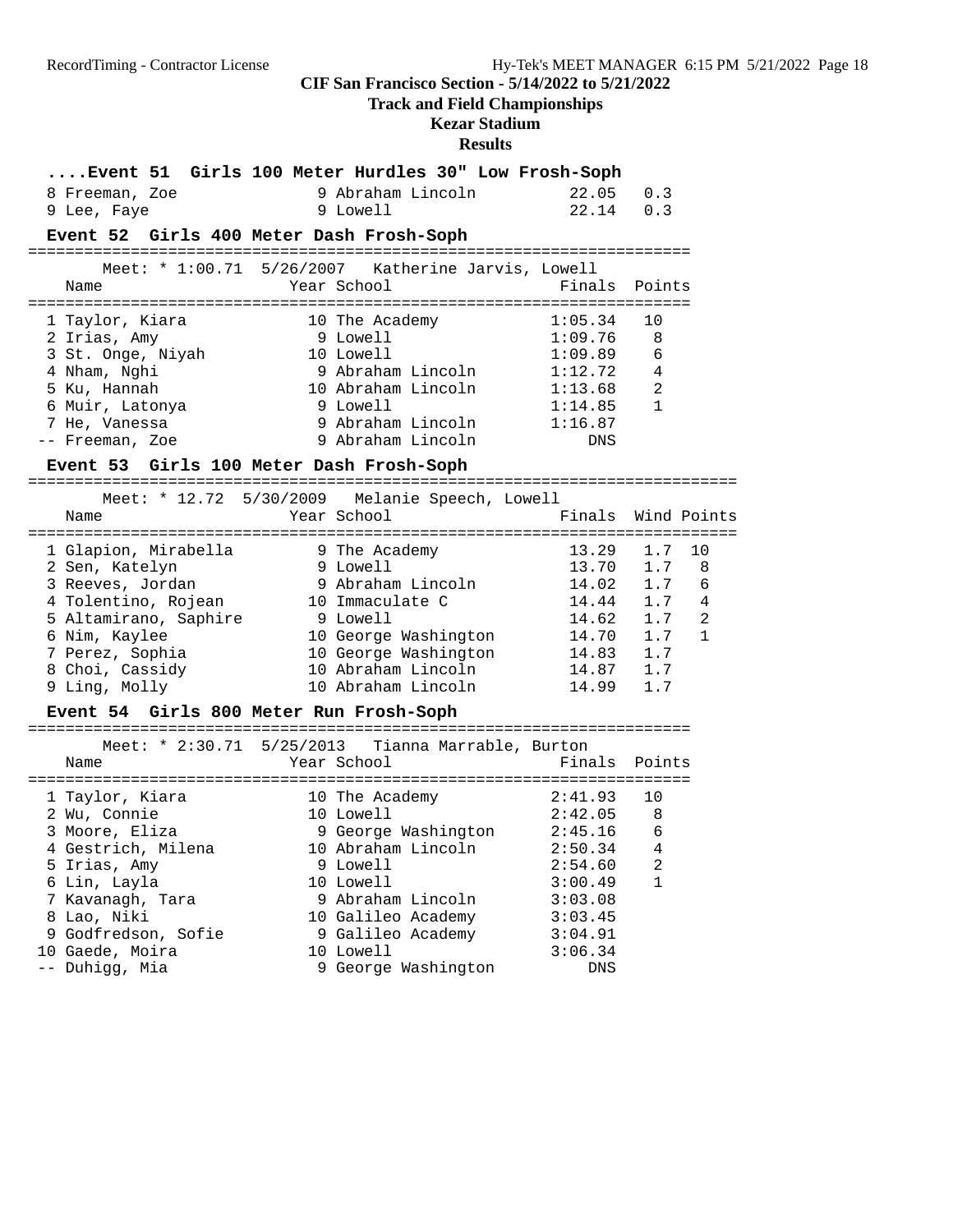### **Track and Field Championships**

# **Kezar Stadium**

| Event 55 Girls 300 Meter Hurdles 30" Low Frosh-Soph                                                                                                                                                                |           |                                                                                                                                                                             |                                                                                                              |                                                             |                                        |
|--------------------------------------------------------------------------------------------------------------------------------------------------------------------------------------------------------------------|-----------|-----------------------------------------------------------------------------------------------------------------------------------------------------------------------------|--------------------------------------------------------------------------------------------------------------|-------------------------------------------------------------|----------------------------------------|
| Meet: * 50.35 5/24/2008                                                                                                                                                                                            |           | Katherine Gao, Lowell                                                                                                                                                       |                                                                                                              |                                                             |                                        |
| Name                                                                                                                                                                                                               |           | Year School                                                                                                                                                                 | Finals                                                                                                       | Points                                                      |                                        |
| 1 Altamirano, Saphire<br>2 Sok, Calianne<br>3 Sen, Katelyn<br>4 Manuel, Sophia<br>5 Gestrich, Milena<br>6 Tolentino, Glyza<br>7 Chan, Jolee<br>-- Lee, Faye                                                        |           | 9 Lowell<br>9 George Washington<br>9 Lowell<br>9 George Washington<br>10 Abraham Lincoln<br>9 Lowell<br>9 Abraham Lincoln<br>9 Lowell                                       | 55.32<br>55.33<br>56.67<br>57.24<br>57.36<br>1:03.95<br>1:09.38<br><b>DNS</b>                                | 10<br>8<br>6<br>4<br>$\overline{2}$<br>$\mathbf{1}$         |                                        |
| -- Freeman, Zoe<br>Event 56 Girls 200 Meter Dash Frosh-Soph                                                                                                                                                        |           | 9 Abraham Lincoln                                                                                                                                                           | <b>SCR</b>                                                                                                   |                                                             |                                        |
|                                                                                                                                                                                                                    |           | Meet: * 26.12 5/26/2007 Katherine Jarvis, Lowell                                                                                                                            |                                                                                                              |                                                             |                                        |
| Name                                                                                                                                                                                                               |           | Year School                                                                                                                                                                 | Finals                                                                                                       | Wind Points                                                 |                                        |
| 1 Glapion, Mirabella<br>2 Titus, Selah<br>3 Reeves, Jordan<br>4 Muir, Latonya<br>5 Nim, Kaylee<br>6 Ku, Hannah<br>7 St. Onge, Niyah<br>8 Perez, Sophia<br>9 Nham, Nghi<br>Event 57 Girls 3200 Meter Run Frosh-Soph |           | 9 The Academy<br>9 Galileo Academy<br>9 Abraham Lincoln<br>9 Lowell<br>10 George Washington<br>10 Abraham Lincoln<br>10 Lowell<br>10 George Washington<br>9 Abraham Lincoln | 28.39<br>29.74<br>30.23<br>30.28<br>30.38<br>31.25<br>31.27<br>31.32<br>31.74<br>=========================== | 1.5<br>1.5<br>1.5<br>1.5<br>1.5<br>1.5<br>1.5<br>1.5<br>1.5 | 10<br>8<br>6<br>4<br>2<br>$\mathbf{1}$ |
| Meet: $* 12:29.63$<br>Name                                                                                                                                                                                         |           | 5/28/2005 Cynthia Leung, Lowell<br>Year School                                                                                                                              | Finals                                                                                                       | Points                                                      |                                        |
| 1 Adams, Mirabel<br>2 Irias, Amy<br>3 Kavanagh, Tara<br>-- Moore, Eliza<br>-- Derisi, Marina<br>-- Koroknay, Angelina                                                                                              |           | 9 Lowell<br>9 Lowell<br>9 Abraham Lincoln<br>9 George Washington<br>10 Lowell<br>9 Lowell                                                                                   | 14:00.16<br>15:47.04<br>16:23.64<br>DNS<br><b>SCR</b><br><b>SCR</b>                                          | 10<br>8<br>6                                                |                                        |
| <b>Event 58</b><br>=======                                                                                                                                                                                         |           | Girls 4x400 Meter Relay Frosh-Soph                                                                                                                                          |                                                                                                              |                                                             |                                        |
| Meet: $* 4:16.66$<br>School                                                                                                                                                                                        | 5/25/2013 | Lowell, Lowell<br>V Yee, M Quan, C Ta, T Wang                                                                                                                               | Finals                                                                                                       | Points                                                      |                                        |
| 1 George Washington<br>'' A '<br>1) Manuel, Sophia 9<br>3) Perez, Sophia 10<br>5) Ocampo, Jezuzette 9                                                                                                              |           | 2) Sok, Calianne 9<br>4) Nim, Kaylee 10<br>6) Moore, Eliza 9                                                                                                                | ====================<br>4:59.68                                                                              | 10                                                          |                                        |
| 2 Abraham Lincoln<br>'' A '<br>1) Nham, Nghi 9<br>3) Kavanagh, Tara 9<br>5) Freeman, Zoe 9                                                                                                                         |           | 2) Ku, Hannah 10<br>4) Giron, Vanessa 10<br>6) He, Vanessa 9                                                                                                                | 5:13.46                                                                                                      | 8                                                           |                                        |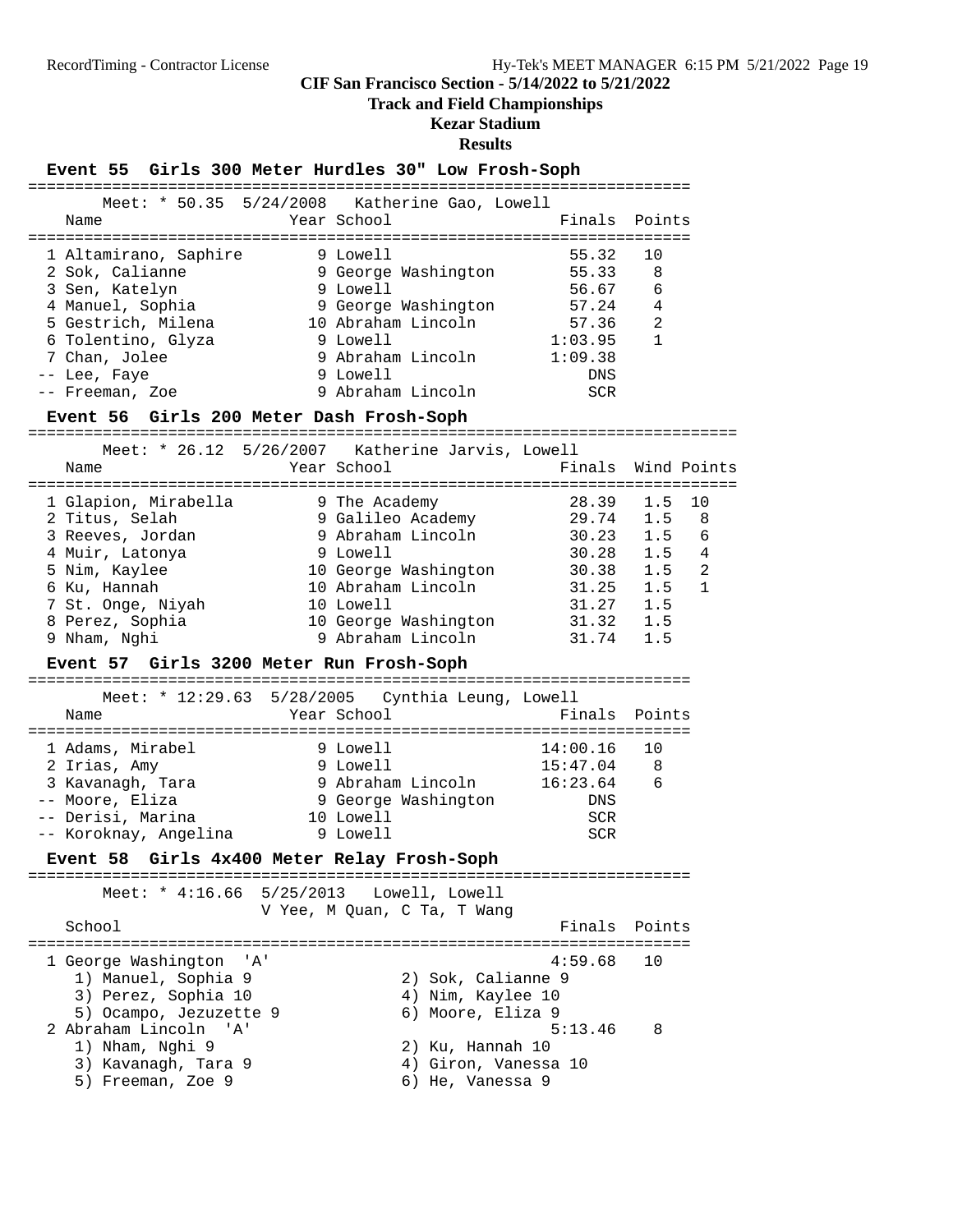**Track and Field Championships**

# **Kezar Stadium**

|      | Event 58 Girls 4x400 Meter Relay Frosh-Soph                                      |           |                    |                                                            |                                  |                    |                |
|------|----------------------------------------------------------------------------------|-----------|--------------------|------------------------------------------------------------|----------------------------------|--------------------|----------------|
|      | -- Lowell 'A'<br>1) Sen, Katelyn 9<br>3) St. Onge, Niyah 10<br>5) Yu, Wingyan 10 |           |                    | 2) Muir, Latonya 9<br>4) Wu, Connie 10<br>6) Ito, Kanna 10 | DQ                               |                    | Interference   |
|      | Event 59 Girls Long Jump Frosh-Soph                                              |           |                    |                                                            |                                  |                    |                |
|      | Meet: * 16-09.75 5/27/2009 Melanie Speech, Lowell                                |           |                    |                                                            |                                  |                    |                |
| Name |                                                                                  |           | Year School        |                                                            |                                  | Finals Wind Points |                |
|      | 1 Reeves, Jordan                                                                 |           |                    | 9 Abraham Lincoln                                          | $13 - 04.50$                     | 2.0                | 10             |
|      | 2 Ito, Kanna                                                                     | 10 Lowell |                    |                                                            | 13-04.00                         | 2.6                | 8              |
|      | 3 Ling, Molly                                                                    |           |                    | 10 Abraham Lincoln                                         |                                  |                    | 6              |
|      | 4 Scott, Tori                                                                    |           | 10 Immaculate C    |                                                            |                                  |                    | 4              |
|      | 5 He, Vanessa                                                                    |           |                    |                                                            | 9 Abraham Lincoln 12-04.50 2.6   |                    | $\overline{2}$ |
|      | 6 Pringle, Neveah 10 Galileo Academy 12-01.00 2.3                                |           |                    |                                                            |                                  |                    | $\mathbf{1}$   |
|      | 7 Tolentino, Rojean 10 Immaculate C                                              |           |                    |                                                            | $11 - 10.25$ 2.1                 |                    |                |
|      | 8 Yuen, Alexis                                                                   |           | 10 Lowell          |                                                            | $11-09.50$ 2.8<br>$11-02.00$ 2.4 |                    |                |
|      | 9 Gaede, Moira                                                                   |           |                    |                                                            | 11-02.00                         | 2.4                |                |
|      | 10 Chan, Jolee                                                                   |           |                    | 10 Lowell<br>9 Abraham Lincoln                             | $10 - 03.00 + 0.0$               |                    |                |
|      | 11 Lin, Layla                                                                    | 10 Lowell |                    |                                                            | $10 - 02.00$                     | 3.3                |                |
|      | -- Perkins, Emani                                                                |           | 10 Galileo Academy |                                                            | DNS                              | NWI                |                |
|      | Event 60 Girls Discus Throw Frosh-Soph                                           |           |                    |                                                            |                                  |                    |                |
|      |                                                                                  |           |                    |                                                            |                                  |                    |                |
| Name | Meet: * 100-10.50 5/21/2008 Chioma Amaechi, Lincoln                              |           | Year School        |                                                            | Finals Points                    |                    |                |
|      | 1 Turnbull, Mary 10 Lowell                                                       |           |                    |                                                            | $77 - 02$                        | 10                 |                |
|      | 2 Jackson, Rosa                                                                  |           | 9 Lowell           |                                                            | 75-06                            | 8                  |                |
|      | 3 Tran, Yanette                                                                  |           | 10 Lowell          |                                                            | 64-05                            | 6                  |                |
|      | 4 Choi, Cassidy                                                                  |           |                    | 10 Abraham Lincoln                                         | $64 - 04$                        | $\overline{4}$     |                |
|      | 5 Carter, Envee                                                                  |           |                    | 9 Abraham Lincoln                                          | $53 - 01$                        | $\overline{2}$     |                |
|      | 6 Martinez, Valerie 10 Abraham Lincoln 40-05                                     |           |                    |                                                            |                                  | $\mathbf{1}$       |                |
|      | -- Groom, Vailana                                                                | 10 Lowell |                    |                                                            | <b>DNS</b>                       |                    |                |
|      | Event 61 Girls Shot Put Frosh-Soph                                               |           |                    |                                                            |                                  |                    |                |
|      | Meet: * 33-04 5/27/2009 Melanie Speech, Lowell                                   |           |                    |                                                            |                                  |                    |                |
| Name |                                                                                  |           | Year School        |                                                            | Finals                           | Points             |                |
|      |                                                                                  |           |                    |                                                            |                                  |                    |                |
|      | 1 Tran, Yanette                                                                  |           | 10 Lowell          |                                                            | $26 - 10.25$                     | 10                 |                |
|      | 2 Jackson, Rosa                                                                  |           | 9 Lowell           |                                                            | $23 - 11.00$                     | 8                  |                |
|      | 3 Choi, Cassidy                                                                  |           | 10 Abraham Lincoln |                                                            | $20 - 10.50$                     | 6                  |                |
|      | 4 Carter, Envee                                                                  |           | 9 Abraham Lincoln  |                                                            | $20 - 03.50$                     | 4                  |                |
|      | 5 Ito, Kanna                                                                     |           | 10 Lowell          |                                                            | $18 - 09.50$                     | 2                  |                |
| $ -$ | Martinez, Valerie                                                                |           | 10 Abraham Lincoln |                                                            | DNS                              |                    |                |
|      | -- Turnbull, Mary                                                                |           | 10 Lowell          |                                                            | DNS                              |                    |                |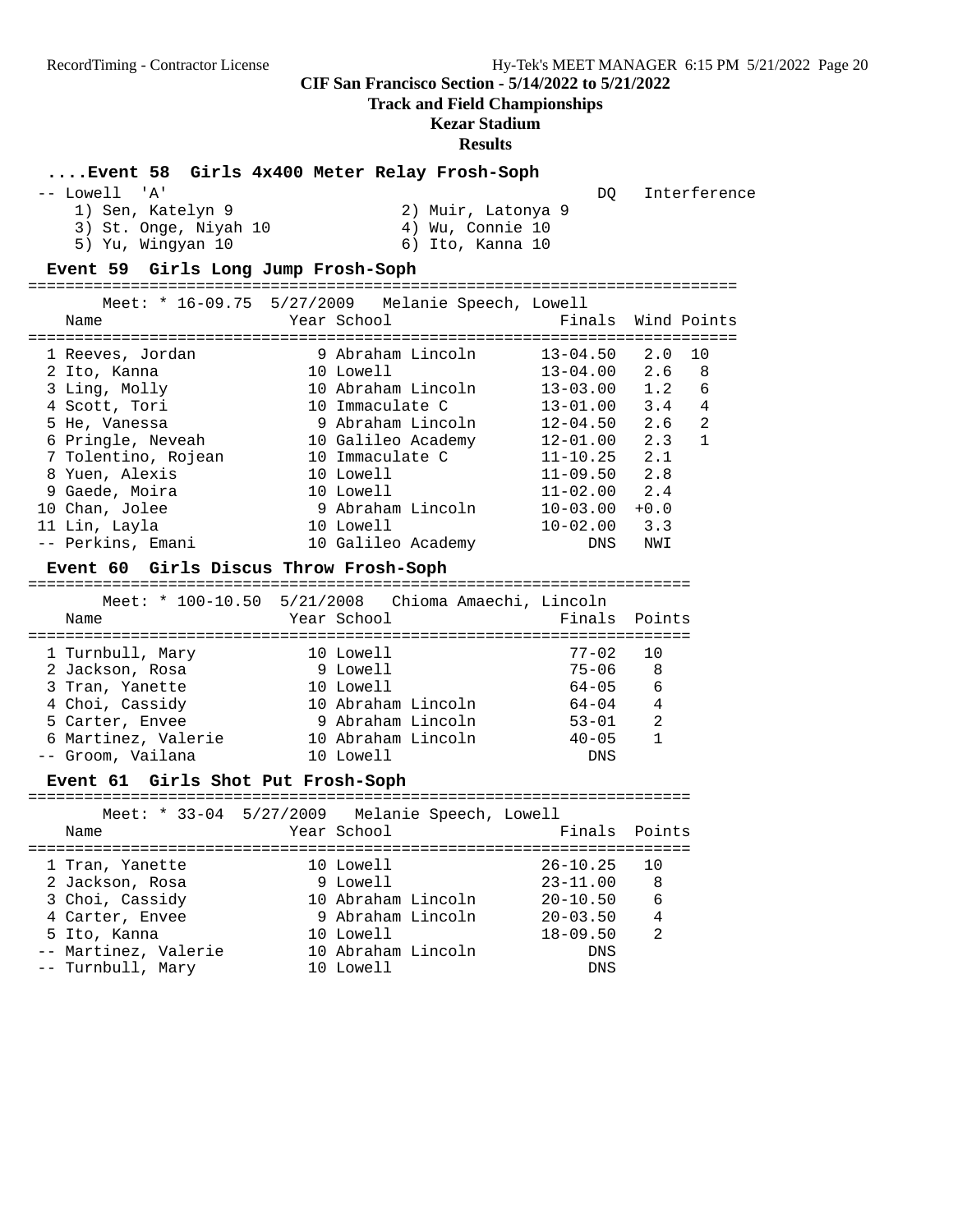**Track and Field Championships**

# **Kezar Stadium**

# **Results**

# **Event 62 Girls Triple Jump Frosh-Soph**

|                                                                    | Meet: * 34-00.50 5/23/2007 Stephanie Cheung, Lowell            |                  |               |
|--------------------------------------------------------------------|----------------------------------------------------------------|------------------|---------------|
| Name                                                               | Year School                                                    | Finals           | Wind Points   |
| ==================                                                 |                                                                |                  |               |
| 1 Ling, Molly                                                      | 10 Abraham Lincoln                                             | 27-10.75         | 3.1<br>10     |
| 2 He, Vanessa                                                      | 9 Abraham Lincoln                                              | 26-01.25         | 8<br>2.3      |
| 3 Lao, Niki                                                        | 10 Galileo Academy                                             | 25-09.25         | 2.9<br>6      |
| 4 Yuen, Alexis                                                     | 10 Lowell                                                      | $23 - 04.25$ 2.9 | 4             |
|                                                                    |                                                                |                  |               |
| 5 Chan, Jolee                                                      | 9 Abraham Lincoln 23-02.25 2.7                                 |                  | 2             |
| 6 Gaede, Moira                                                     | 10 Lowell                                                      | $22 - 08.50$ 2.0 | $\mathbf{1}$  |
| 7 Lin, Layla                                                       | 10 Lowell                                                      | $22 - 07.25$ 1.8 |               |
| Event 63 Girls Pole Vault Frosh-Soph<br>============               |                                                                |                  |               |
| Note, record set with uncertified crossbar                         |                                                                |                  |               |
|                                                                    |                                                                |                  |               |
| Opening Height 5'6"                                                |                                                                |                  |               |
|                                                                    | Meet: * 9-00 5/25/2013 Rebecca Mellin (uncertified crossbar    |                  |               |
|                                                                    | Meet: 7-00 5/19/2012 Maria Tiongson, Lincoln                   |                  |               |
| Name                                                               | Year School                                                    |                  | Finals Points |
|                                                                    |                                                                |                  |               |
| 1 Gestrich, Milena 10 Abraham Lincoln                              |                                                                | $6 - 06.00$      | 10            |
| Event 64 Girls High Jump Frosh-Soph                                |                                                                |                  |               |
| 3'8''<br>Opening Height                                            |                                                                |                  |               |
| Meet: * 4-10 5/19/2012 Jenny Wong, Balboa                          |                                                                |                  |               |
|                                                                    |                                                                |                  |               |
| Meet: $4-10$ $5/24/2014$ Una Chan, Lincoln                         |                                                                |                  |               |
| Name                                                               | Year School                                                    |                  | Finals Points |
| 1 St. Onge, Niyah<br>10 Lowell                                     |                                                                | $3 - 08.00$      | 10            |
| Event 65 Boys 100 Meter Dash Para                                  |                                                                |                  |               |
|                                                                    |                                                                |                  |               |
|                                                                    | Meet: * 13.70 5/26/2018 Saqueo Hernandez Velasco, San Francisc |                  |               |
| Name                                                               | Year School                                                    | Finals           | Wind Points   |
|                                                                    |                                                                |                  |               |
| 1 Reyes, Michael                                                   | San Francisc                                                   | 13.80            | 1.7<br>2      |
| 2 Castellanos, Jaime San Francisc                                  |                                                                | 14.82 1.7        | 1             |
| 3 Mosleh, Hamza                                                    | San Francisc                                                   | 20.90 1.7        | $\mathbf{1}$  |
| -- Min Htut, Banyar                                                | San Francisc                                                   | DNS              | 1.7           |
|                                                                    |                                                                |                  |               |
| Event 66 Boys 200 Meter Dash Para<br>============================= |                                                                |                  |               |
| Meet: * 28.65<br>2016                                              | Joshua Morales, SFI                                            |                  |               |
| Name                                                               | Year School                                                    | Finals           | Wind Points   |
| ==============================                                     | -------------                                                  |                  |               |
|                                                                    |                                                                |                  |               |
| 1 Reyes, Michael                                                   | San Francisc                                                   | 29.85            | 2<br>NWI      |
| 2 Castellanos, Jaime                                               | San Francisc                                                   | 32.11            | 1<br>NWI      |
| 3 Mosleh, Hamza                                                    | San Francisc                                                   | 47.66            | 1<br>NWI      |
| -- Min Htut, Banyar                                                | San Francisc                                                   | SCR              |               |